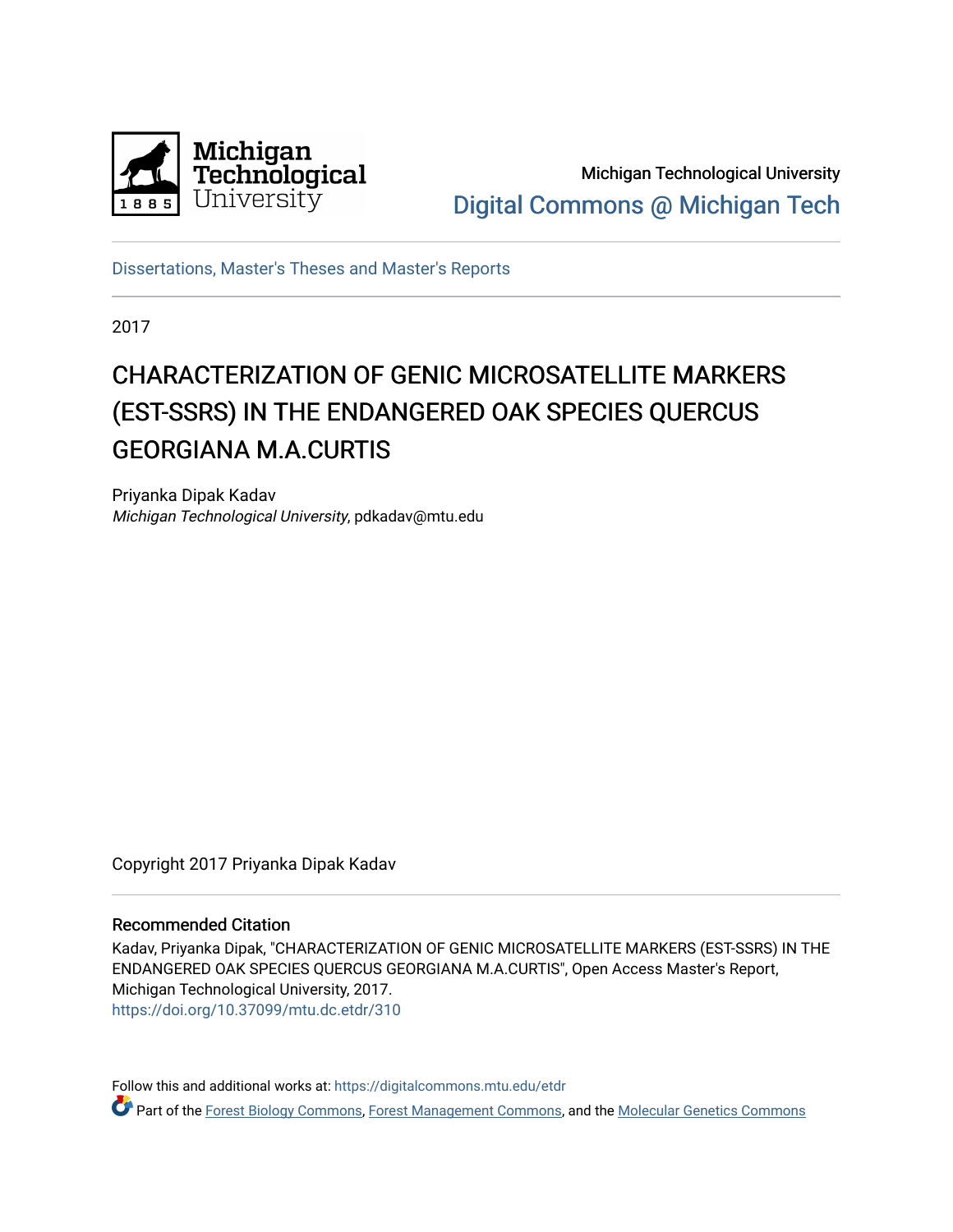## CHARACTERIZATION OF GENIC MICROSATELLITE MARKERS (EST-SSRS) IN THE ENDANGERED OAK SPECIES *QUERCUS GEORGIANA* M.A.CURTIS

By

Priyanka Dipak Kadav

## A REPORT

Submitted in partial fulfillment of the requirements for the degree of

MASTERS OF SCIENCE

In Forest Molecular Genetics and Biotechnology

### MICHIGAN TECHNOLOGICAL UNIVERSITY

2017

©2017 Priyanka Dipak Kadav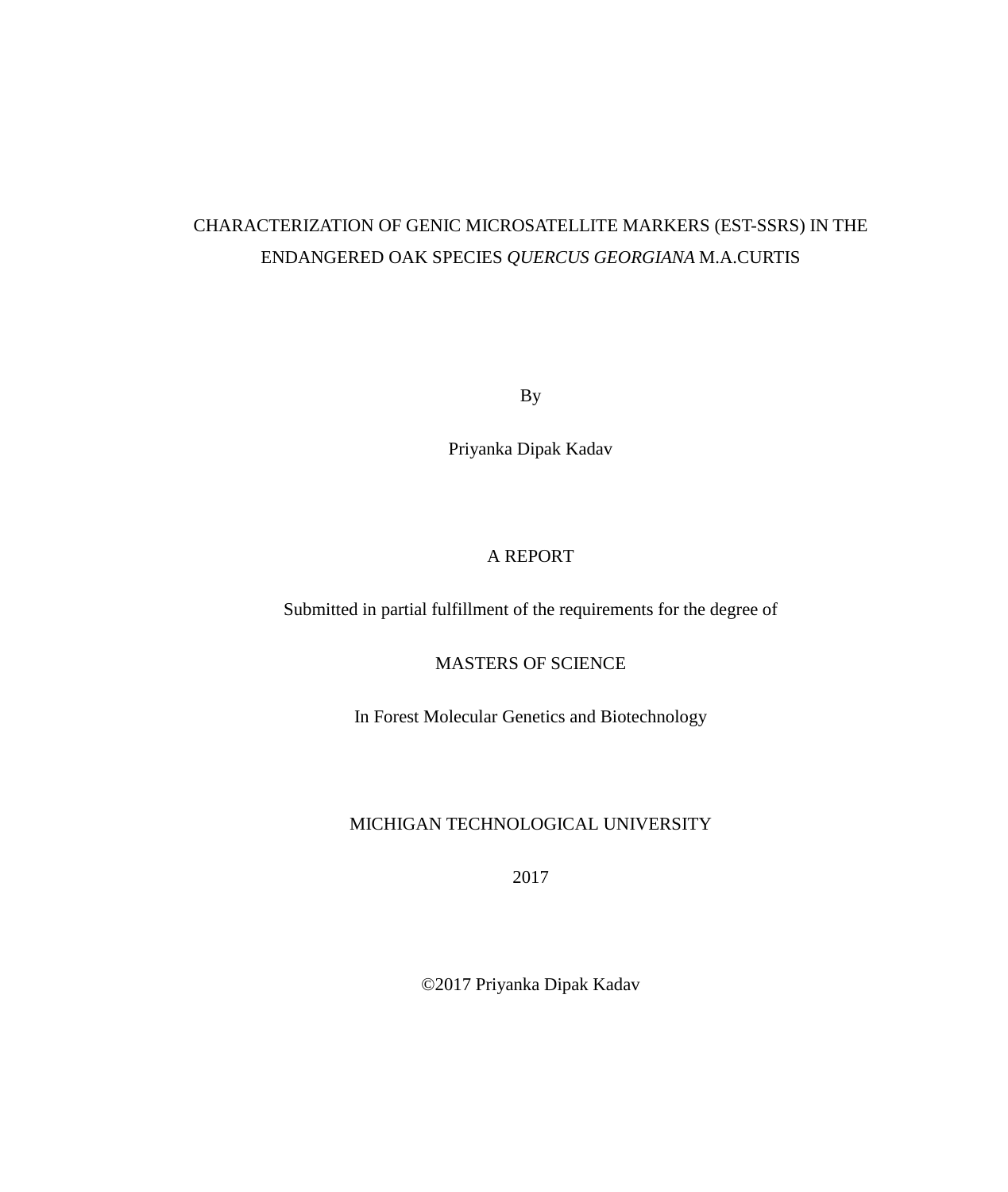This report has been approved in partial fulfillment of the requirements for the Degree of MASTER OF SCIENCE in Forest Molecular Genetics and Biotechnology.

School of Forest Resources and Environmental Science

Report Advisor: *Dr. Oliver Gailing*

Committee Member: *Dr. David Flaspohler*

Committee Member: *Dr. Hairong Wei*

School Dean: *Dr. Terry Sharik*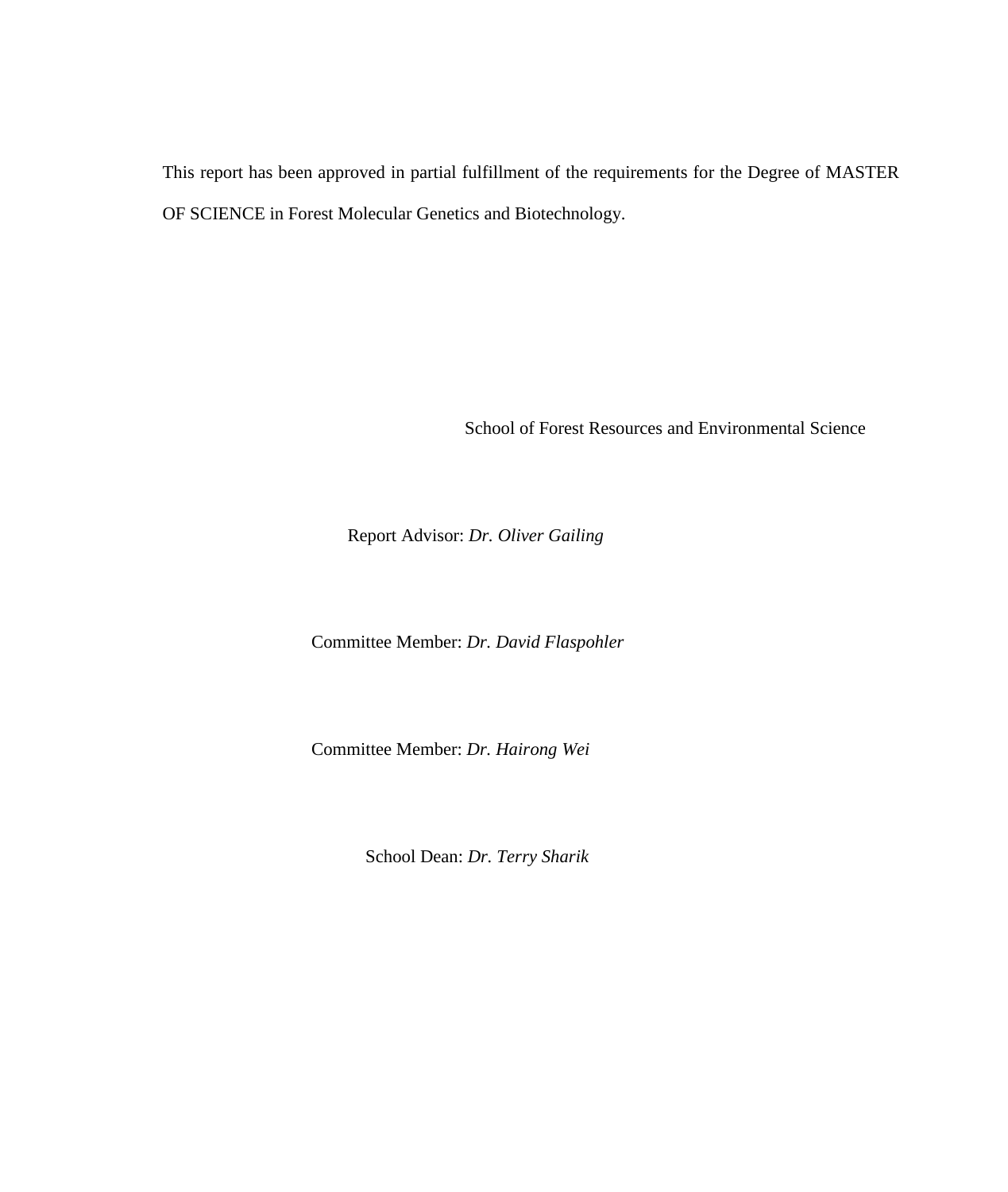## **Table of Contents**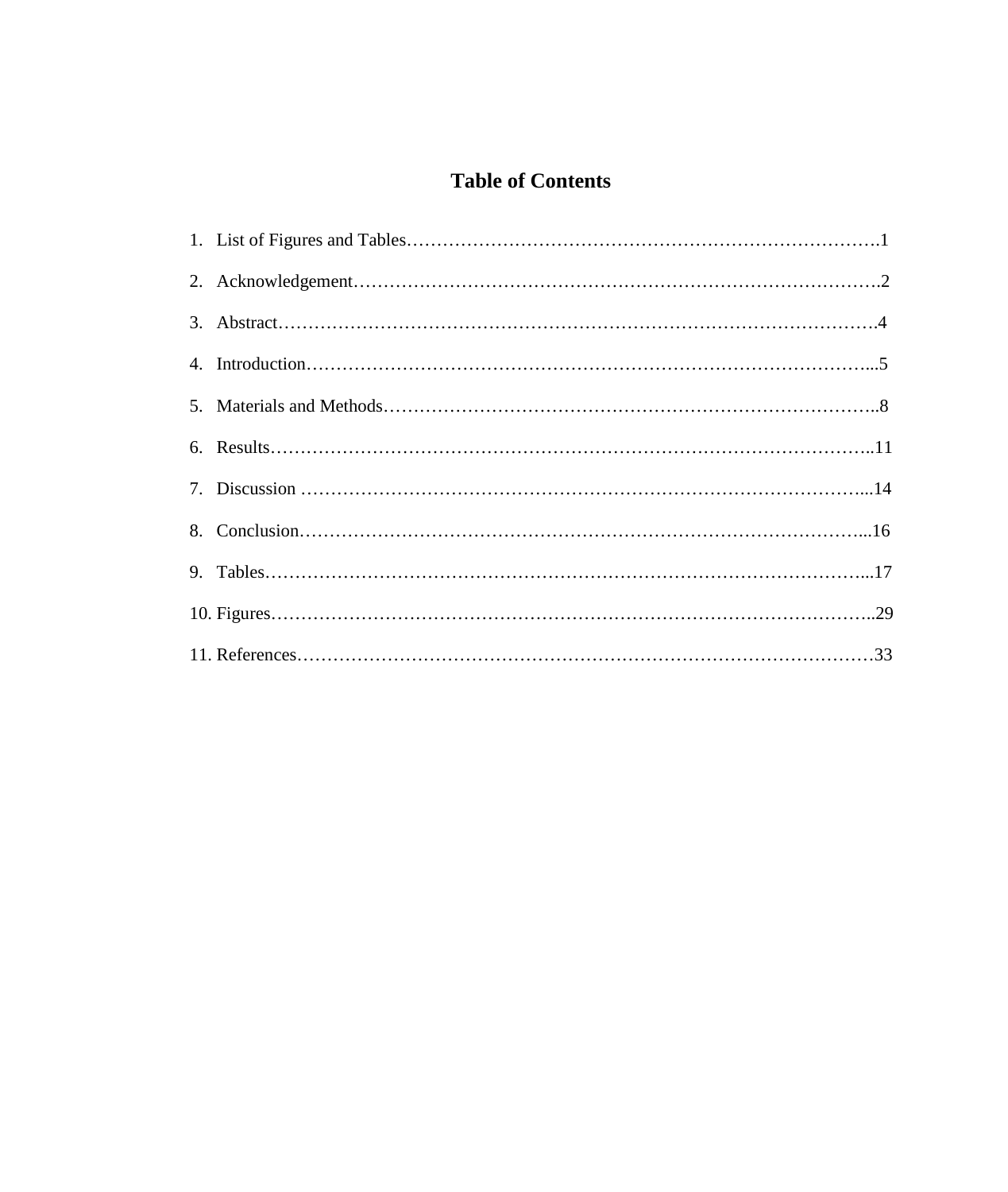## **List of Tables and Figures**

Table 1. Sampled *Quercus georgiana* populations.

Table 2. Description of genic EST-SSRs.

Table 3. Mean genetic variation values for each marker across all samples

Table 4. Mean genetic variation estimates for each population

Table 5. HWE exact tests by locus in each population.

Table 6. Pairwise genetic distance  $(F<sub>ST</sub>)$  between populations.

Table 7. Pairwise geographic distance in kilometers between populations.

Figure 1. Geographic distance (measured in kilometers) versus genetic distance for pairwise comparisons of nine populations of *Quercus georgiana* using a Mantel test.

Figure 2. Genetic assignment of individuals using the Bayesian method in STRUCTURE 2.3.4

Figure 3. Dendrogram (Neighbor joining method) based on Cavalli-Sforza and Edwards (1967) genetic distances at EST-SSRs.

Figure 4. Geographic distribution of percentage of ancestry per population as inferred in STRUCTURE.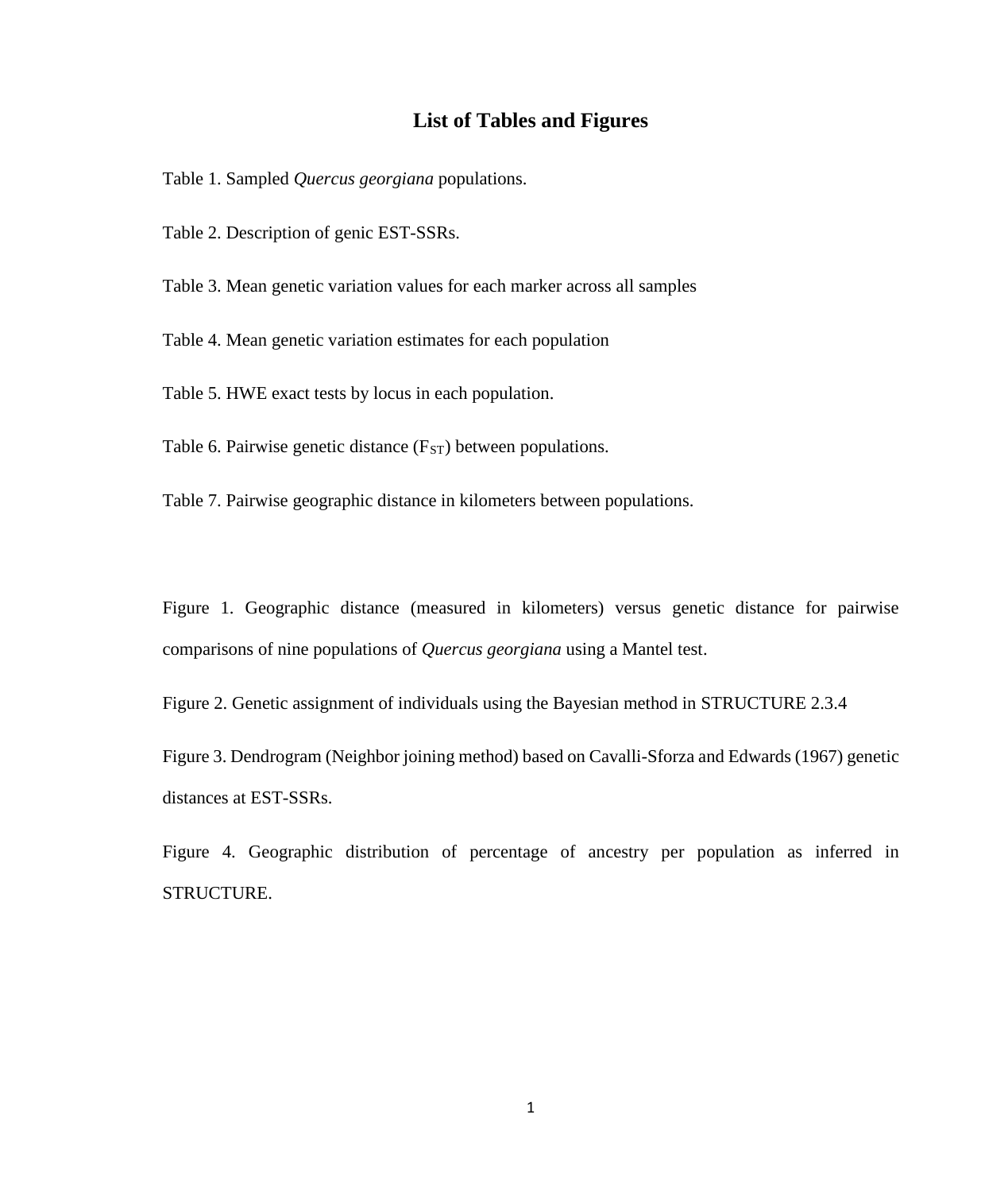### **Acknowledgement**

Heartily, I express my sincere gratitude to the Almighty for showering blessing upon me and giving me the strength to do the research work.

First and foremost, I am grateful to my guide Prof. Oliver Gailing for his constant support and guidance. His guidance aided me to learn about research in its true sense. He paid invaluable time and painstaking effort throughout my project work. It was my privilege to work with him. I am extremely thankful to him who gave me this opportunity to carry out research and meeting with the highly skilled scientists in the laboratory.

I am grateful to The Morton Arboretum and Chicago Botanical Garden for offering this project and The Morton Arboretum and Ecosystem Science Centre for funding me.

My grateful thanks to our lab manager Dr. Jennifer Sanders for her espouse during the project work.

Sincere thanks to my committee members Dr. David Flaspohler and Dr. Hairong Wei.

I would like to acknowledge the timely help provided by Sudhir Khodwekar for his continuous encouragement and right direction towards the goal. He stood beside me as a pillar throughout my research journey. Things would have been difficult without his constant support. I would like to thank Munkaila Mussah for encouraging me to do my research and who took care of me considering as his little sister.

My family has given me constant and unequivocal support throughout this journey. My mother has always been my strength and inspiration and her belief in me made this journey successful. My uncle Prashant Deshpande back in Abu Dhabi has always been my support in this journey.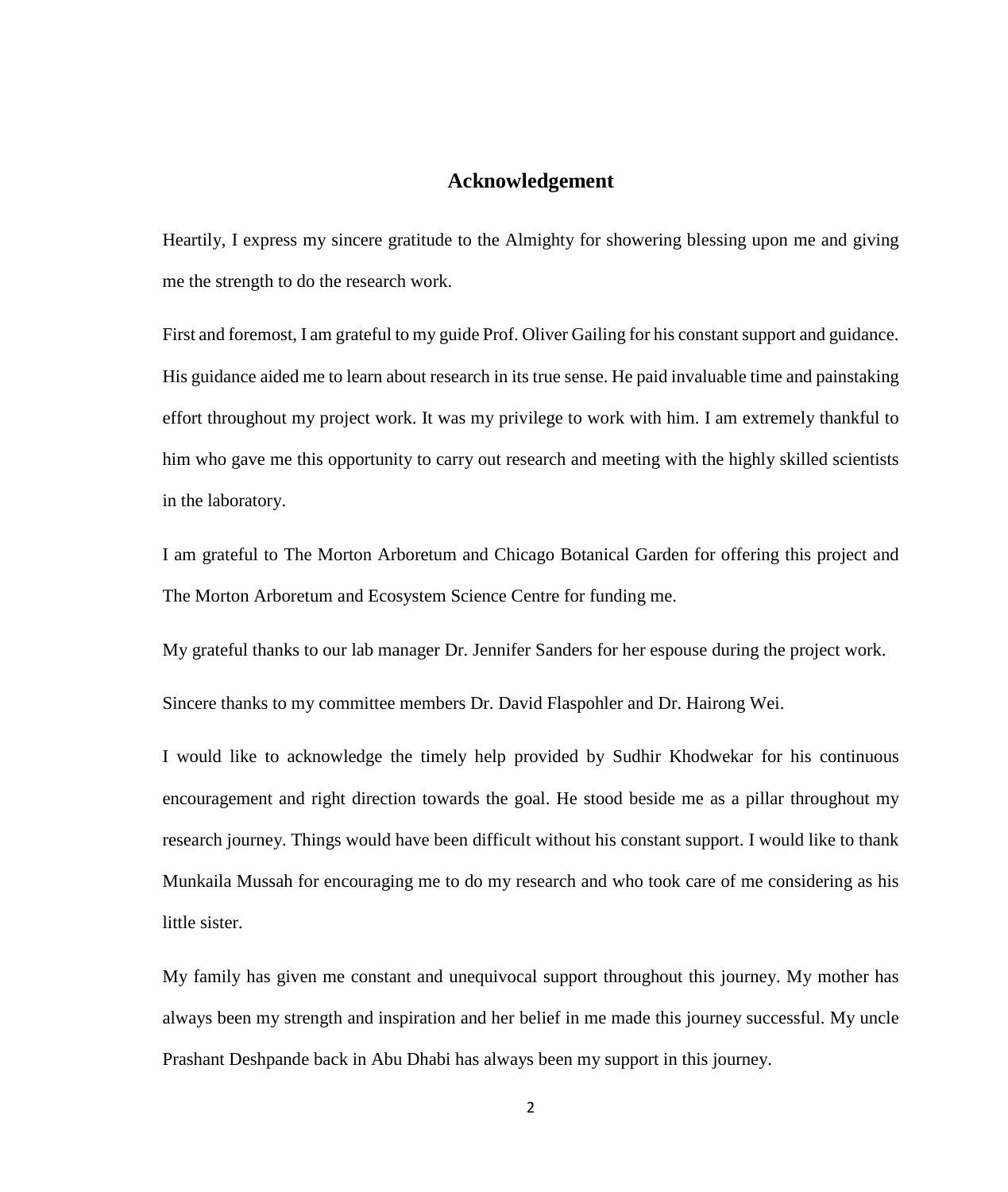Last but not the least; I would like to thank my friends Monica Harmon, Ruhua Zhang, Sirikorn Khumwan, Mehmet Acet, Roba Bdeir and Robert Richard for accompanying me during the journey.

Practical experience is a prerequisite in today's generation. The laboratory work provided me with immense knowledge. It was a memorable journey that will always remain evergreen in my mind.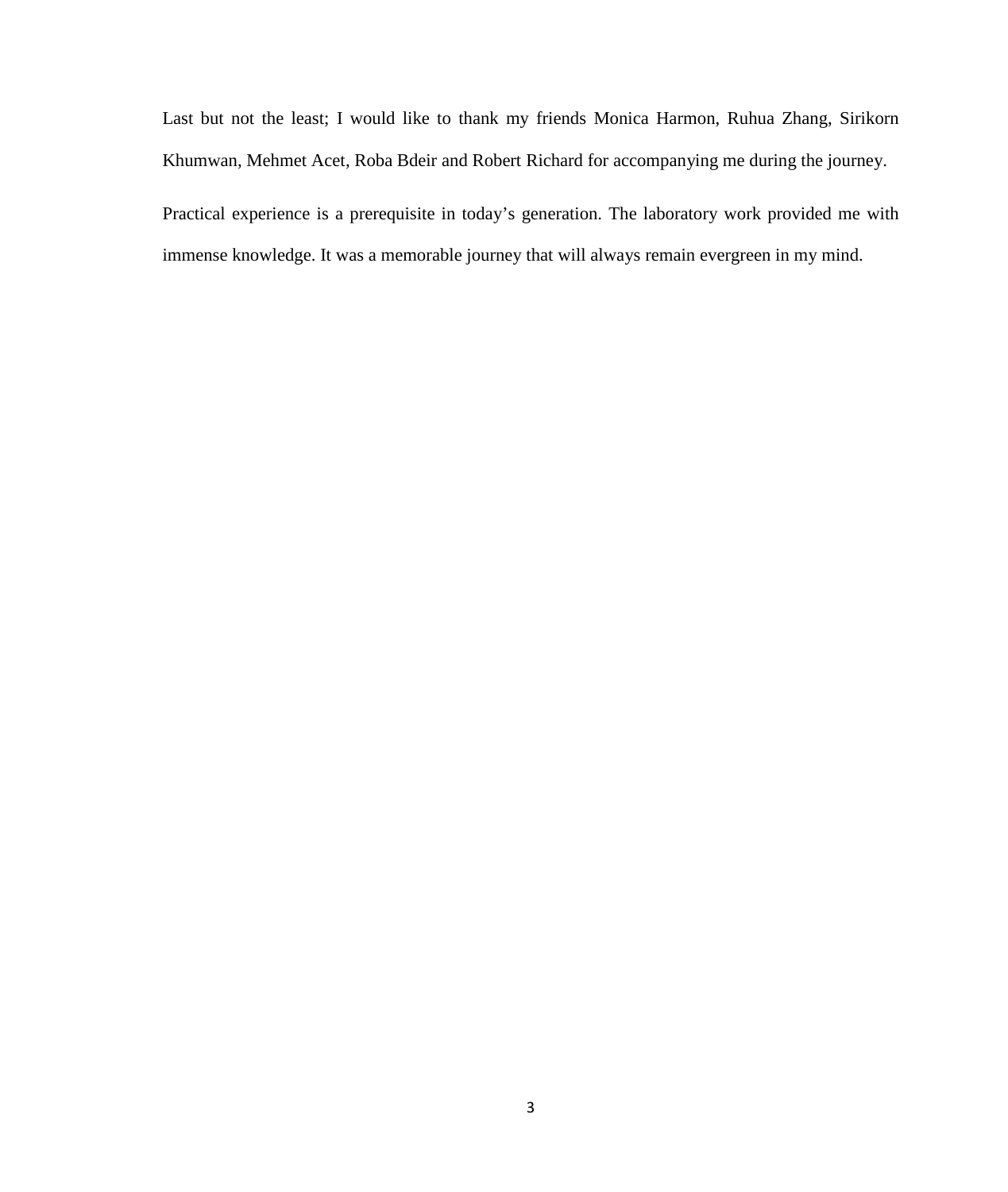### **Abstract**

*Quercus* is important ecologically and economically because it provides food and habitat for wildlife, wood and paper products for humans. Oaks are endangered due to various factors like shifting climates, habitat loss, drought, pathogens and genetic swamping. *Quercus georgiana* (M.A. Curtis) is an endangered and restricted oak species which is remaining only in the southeastern part of the US. Efforts are required to conserve this endangered species from extinction. Conservation of this species can be done through these methods: *ex-situ* conservation (arboretum and botanical garden) and *in-situ* conservation strategies which protect the species in its natural habitat. For this conservation strategy, it is important to ensure that sample collections capture as much of the gene pool as possible so that the biodiversity is maintained. A variety of molecular markers are available for *Quercus.* These markers which are highly polymorphic, co-dominant and multiallelic loci will be useful in the study of population genetics of *Q. georgiana.* Genetic variations in both, among and within the populations, have to be considered if sampling and conservation strategies are developed for this rare and endangered species. These analyses are important in the future for sample collection trips so that the conservation goal is obtained.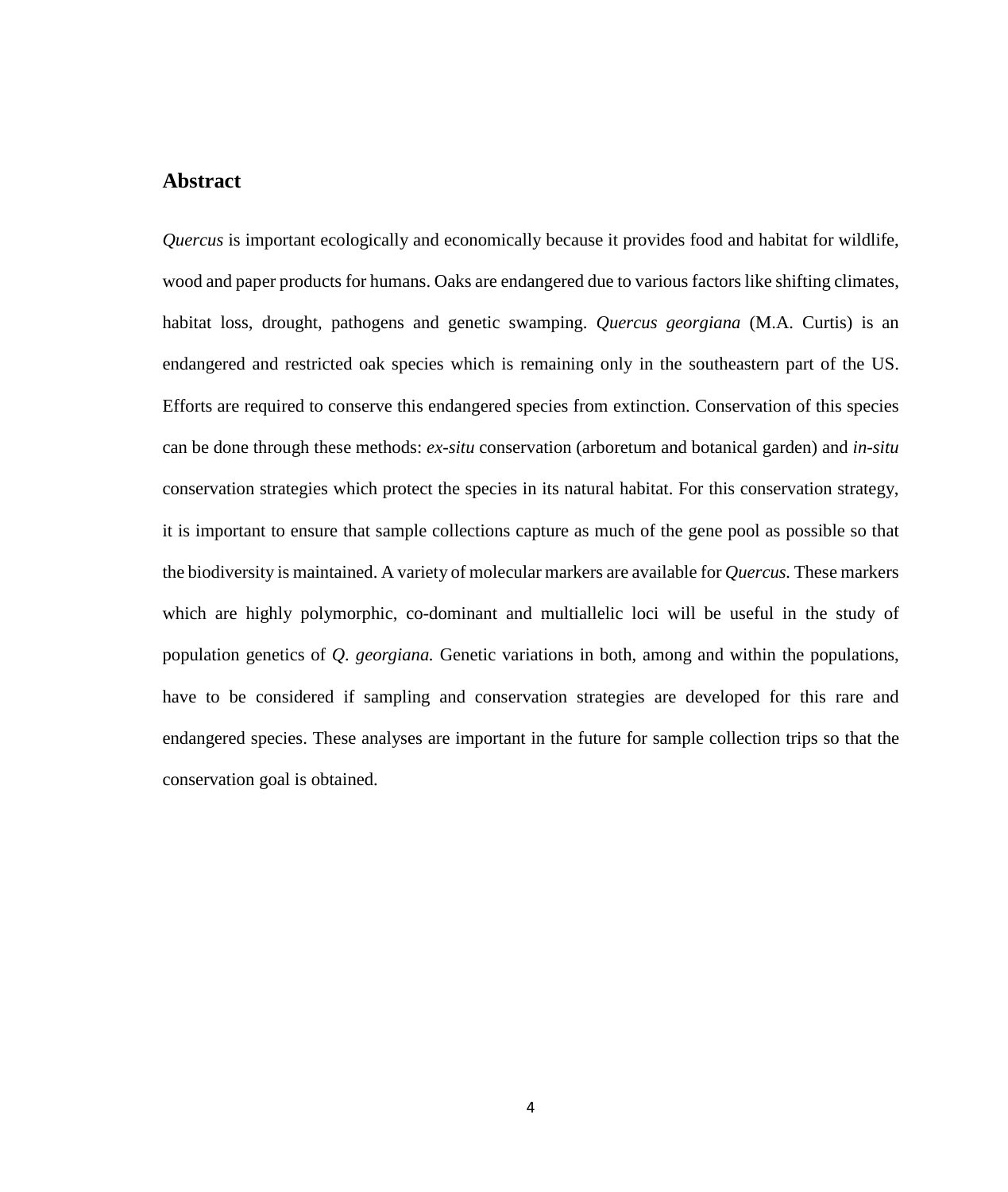### **Introduction**

Deforestation, pollution, and climate change are threatening the forest diversity all over the world (Ledig 1988). Since forests are the habitats for diverse organisms, the threat to forest diversity is extended to these flora and fauna that are associated with forests and not only the forest trees. When a species becomes extinct, along with that much of the genetic diversity is lost too upon which long-term survival and evolution depend. Genetic variation is essential for a population in order to adapt to the environment and survive (Reed, Frankham 2003). Once a species or a population with a unique genetic information has been lost, it cannot be restored. The protection of endangered species and its genes for future generations is important to maintain the genetic diversity in a species (Ledig 1988). Therefore, conservation biology plays an important role in the preservation of these genes. The field of conservation biology is dealing with scientific knowledge useful to preserve biodiversity. A great deal of effort in conservation biology has focused on conservation genetics. Conservation efforts are usually classified as *in-situ* and *ex-situ*, meaning in the natural position (or in place) and out of the natural position, respectively.

#### *Quercus georgiana*

According to Botanic Gardens Conservation International (BGCI US), 17 species of oaks in the US are endangered like *Quercus acerifolia* (Palmer), *Quercus alba* (U. S. P), *Quercus hinckleyi* (C. H. Muller), *Quercus georgiana* (M. A. Curtis). *Quercus georgiana* is an endangered US endemic oak species that is left in only a few populations of the Piedmont region in the southeastern US (GA, AL, and NC). There are 14 counties of this species in Georgia and 3 counties in Alabama. There are only five individual trees of the entire population that are remaining in North Carolina and the remnant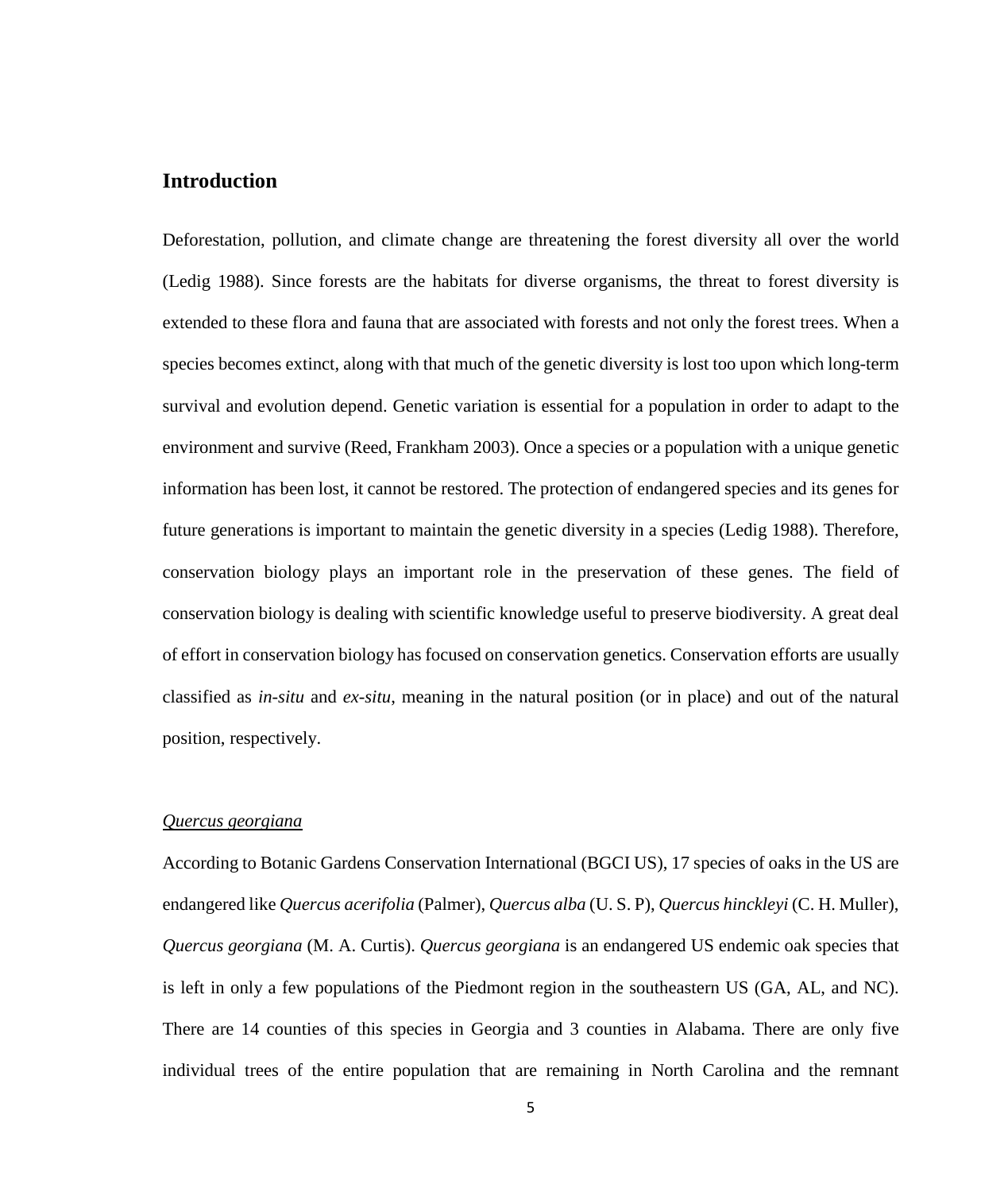populations in the South Carolina which are considered to be the part of the historic range of this species are now eliminated (Oldfield, S. and A. Eastwood 2007). *Quercus georgiana* is important from both ecological and economic perspectives. *Quercus georgiana* has ornamental value because of its glossy green leaves, attractive autumn colors of purples and reds and its resilience to drought and heat. Its leaves and acorns are food sources for larvae and woodpeckers, deers and small mammals (Toppila 2012). Oaks are anemophilous i.e. gene flow occurs by wind pollination.

#### Threats

Tourism and recreation are major threats to *Q. georgiana*. This species is present at popular hiking trails within state parks and nature reserves at Stone Mountain. Erosion, poor regeneration, climate change, drought conditions and compacted soils that result in foot and vehicle traffic on granite outcrops are also major reasons of threats. Genetic swamping and introgression from surrounding red oak species such as *Quercus* (section Lobatae) results in the threatening of the genetic identity of *Quercus georgiana* (Wenzell 2015).

#### Molecular methods

Molecular tools such as microsatellites, RAPDs, AFLPs and chloroplast DNA are used for population genetic studies. Microsatellite markers provide information in genetic analysis studies because of their high polymorphism and co-dominant nature of inheritance (Sertse et al. 2013; Keiper et al. 2003; Stefenon et al. 2008). Microsatellites are multiple repeats of short sequences of DNA which are used to assess genetic variation. The populations of threatened or endangered organisms are analyzed using molecular markers that need to be saved before they go extinct. Expressed Sequence Tags (ESTs) are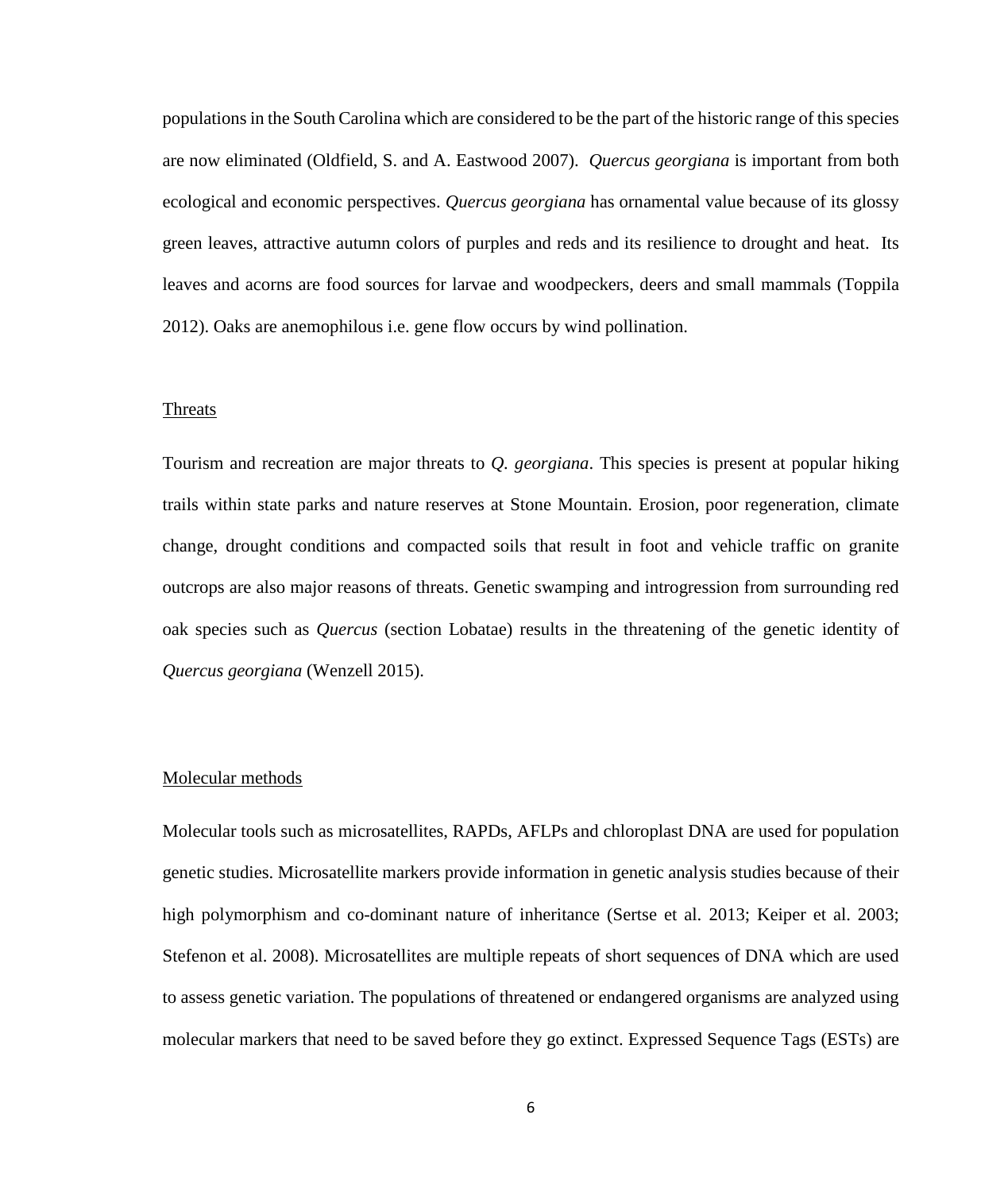rich sources of SSRs which are often not only polymorphic within the source taxon, but in related taxa, as well (Ellis & Burke 2007).

#### *Ex-situ* and *In-situ* conservation of exceptional species

*Quercus georgiana* is an 'exceptional species'. The seeds of this species cannot be banked because acorns will not survive long-term dry storage. Research is going on for the acorns of the species which cannot be stored in seed banks using *in vitro* propagation and cryopreservation as a conservation method (Toppila 2012). *Ex-situ* collections must target the entire range of individual samples to seize the maximum genetic diversity possible from them. The second method of conservation is the *in-situ* conservation strategy where the species are protected in its natural habitat.

The Morton Arboretum and Chicago Botanic Garden aims at studying the genetic diversity of *Q. georgiana* from both natural and cultivated collections for future conservation efforts. The main aim of the project is to characterize genic microsatellite markers (EST-SSRs) in this endangered oak species in nine populations in Georgia and Alabama. The sampling from the other populations was not made because *Q. georgiana* was infrequent and the trees appeared to be hybrids in those populations. Hence, these nine populations are the collection representatives that cover the distribution range of the species. The overall goal is to perform genetic variation analyses using *Q. georgiana* as a case study. Decisions can be made regarding which populations in a species and how many should be conserved which is important in the future, for sample collection trips so that the *ex-situ* conservation prime mission is obtained that can lead to future reintroduction and restoration efforts (Whitlock 2016).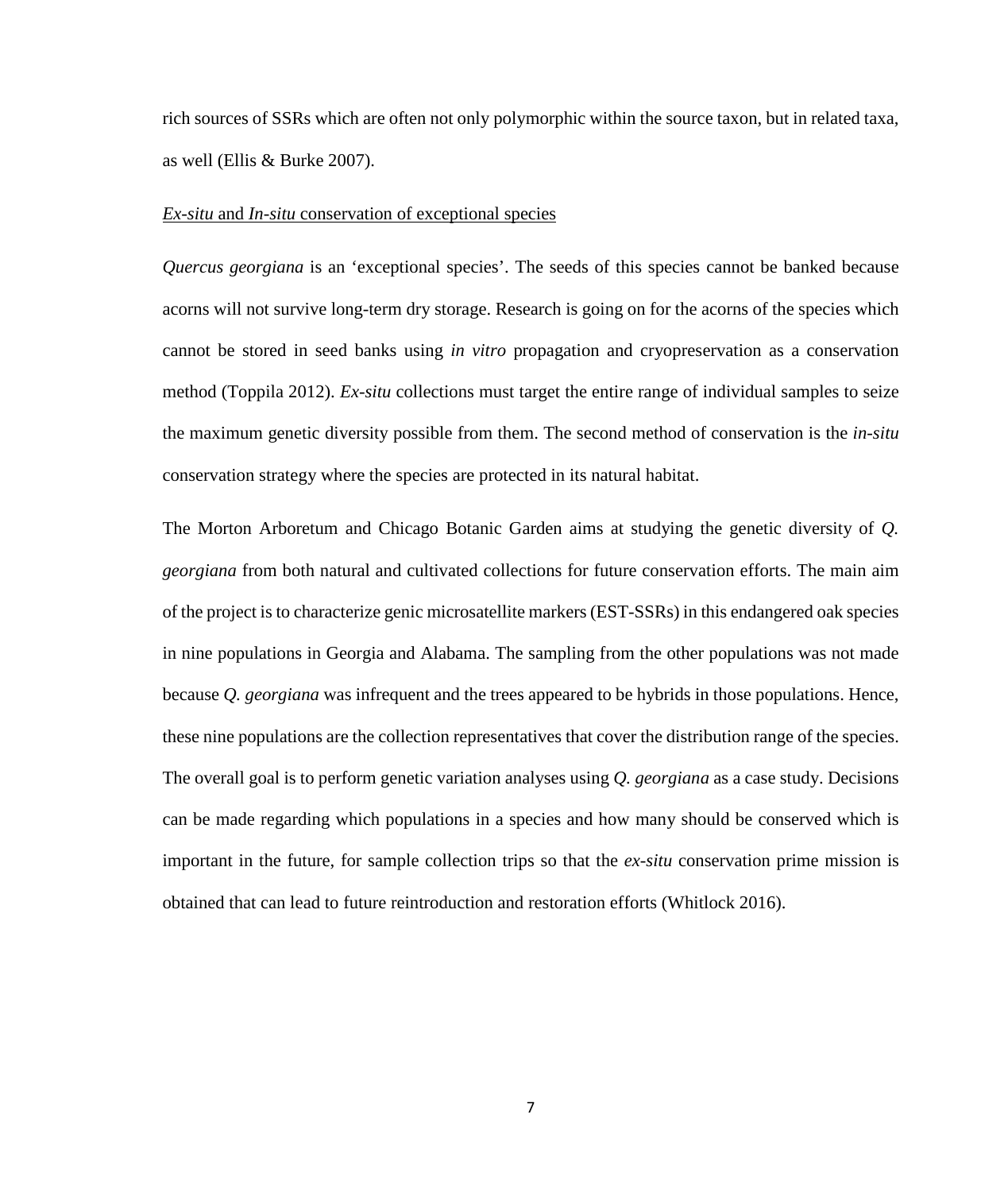## **Materials and Methods**

#### Plant Material

A total of 215 samples consisting of the nine populations of *Quercus georgiana* were sampled in Alabama and Georgia (Table 1), and sampled plants were at least five meters apart. Also, the GPS coordinates were recorded for each plant. The nine populations consisted of 24 samples for most populations and 23 samples for one population (Stone Mountain).

#### Marker analyses

A total of 27 genic microsatellites (Expressed Sequence Tag- Simple Sequence Repeats, EST-SSRs) originally developed and genetically mapped in *Quercus robur* (Durand et al. 2010; Bodénès et al. 2012) were tested in a total of eight samples from four *Q. georgiana* populations. Markers were selected based on successful transferability to North American oak species of section *Lobatae* (Lind and Gailing 2013, Sullivan et al. 2013, Lind-Riehl et al. 2014). Twelve of these markers were successfully adopted for use in *Q. georgiana* and all samples were analyzed at these markers. Functional annotations were assigned to EST-SSRs using the Blast2GO software (Conesa et al. 2005).

PCR amplification followed the protocol described in Lind and Gailing (2013). Specifically, samples were amplified in a GeneAmp PCR system 2700 (Applied Biosystem) with the following program: initial denaturation at 95 °C for 15 min followed by 35 cycles of denaturation at 94 °C for 45 sec, annealing at  $T_a$  (Table 2) for 45 sec and extension at 72 °C for 45 sec. The final extension step was for 20 min at 72 °C. Each PCR was performed in a 15 μl reaction mix composed of 5 μl HotFIREPol (Oak Biotechnologies, containing 10 mM MgCl<sub>2</sub>, 0.6 units of HOT FIREPol® Taq polymerase, and 2 mM of each dNTP), 2 μl fluorescently labeled forward primers (5 μM), 2 μl reverse primers (5 μM), 2 μl DNA (~2 ng), and 4 μl molecular grade ultra-pure water (Phenix Research Labs). The PCR amplicons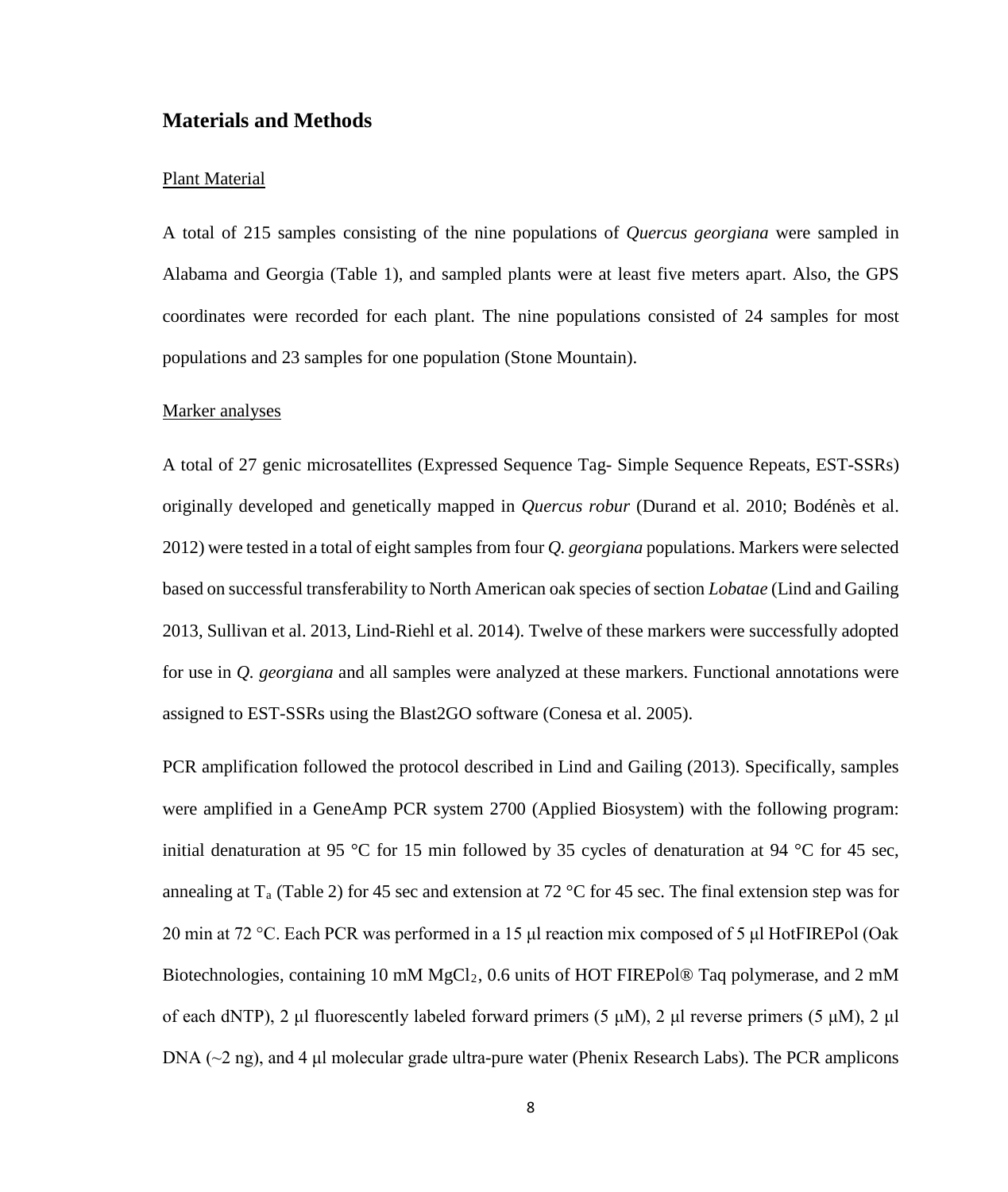were checked on 2% agarose gels in 1x TAE buffer at 200 V for 20 minutes. Exact fragment sizes of the amplified DNA products were determined on an ABI3730 Genetic Analyzer with the internal size standard GS-LIZ-500 (Applied Biosystems).

#### Data Analysis

The scoring of the data was done with the software GeneMarker® V2.6.3 (SoftGenetics) and fragments were assigned to bins after careful visual inspection.

#### Genetic diversity analyses

Genetic variation parameters expected heterozygosity ( $H_e$ ) (Nei 1973), observed heterozygosity ( $H_o$ ) and number of alleles per locus  $(N_a)$  were calculated in GENAlEx v. 6 (Peakall and Smouse 2006). Also, the number of private alleles and of locally common alleles (found in  $\leq$  25% of all populations) was calculated in GENEALEx. For individual markers, the inbreeding coefficient F (Wright 1965) was calculated for all populations. Significant deviation from Hardy-Weinberg proportions was tested in GENEPOP 4.2 (Raymond and Rousset 1995, Rousset 2008) using probability tests for each marker and population. Pairwise genetic differentiation between populations (F<sub>ST</sub>) was calculated and tested for significance in GENEPOP 4.1with the exact G test using default settings (Raymond and Rousset 1995, Rousset 2008). A Mantel test (Mantel 1967) was performed in GENAlEx v. 6 which compares a genetic distance matrix with a geographical distance matrix to test for correlation between genetic distance and geographical location. The Mantel test performs permutations on one matrix while holding the other constant.

#### Genetic assignment analysis

STRUCTURE v. 2.3.4 was used to infer population genetic structure using the multi-locus genotype data (Pritchard, Stephens and Donnelly 2000.) The Structure software implements a model-based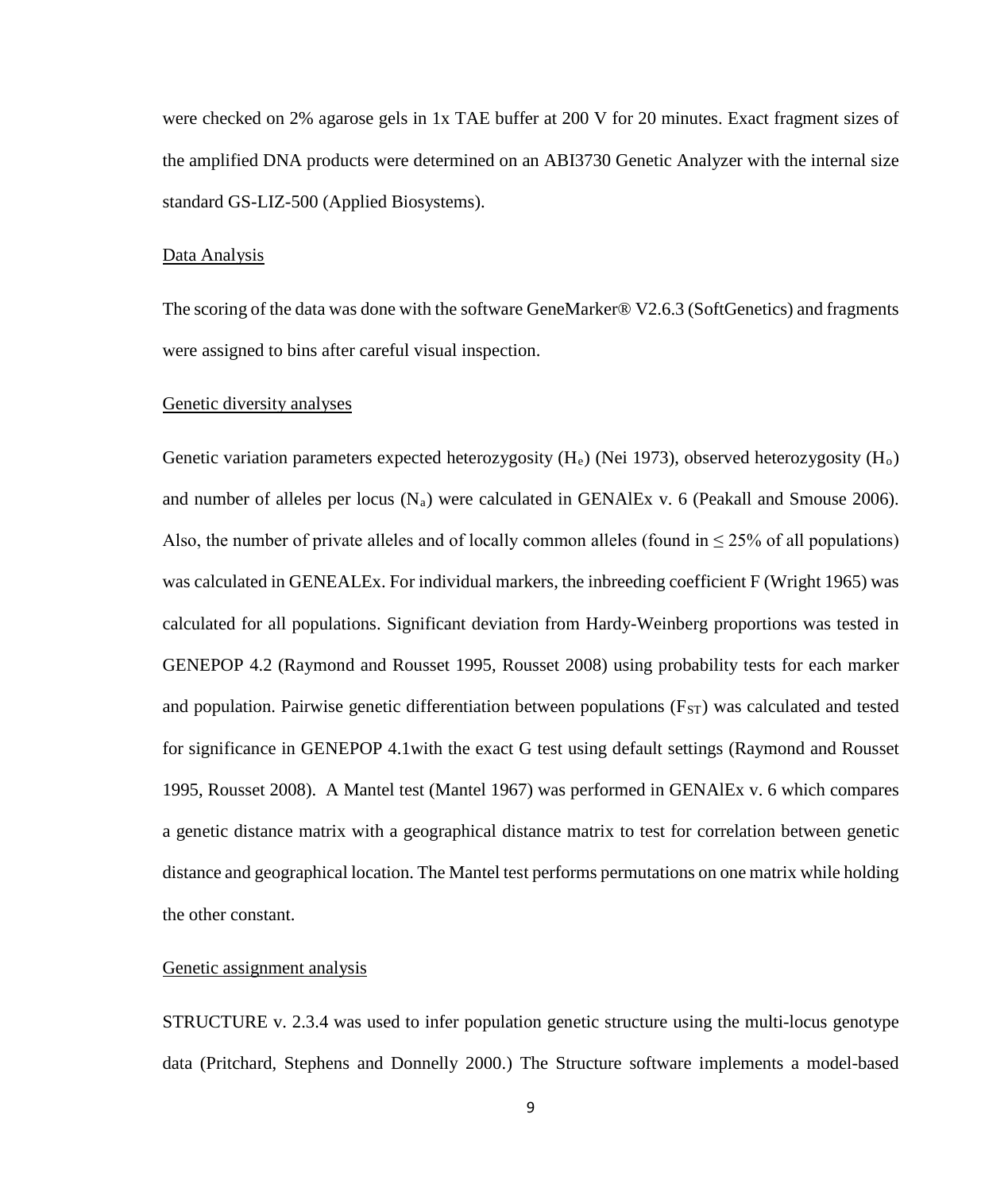genetic admixture analysis using Bayesian methods to assign individuals to populations. To determine the number of clusters K that best fit our data, we performed five independent runs with a burn-in period of 30,000 iterations followed by  $10^6$  iterations for each value of K (K=1-9) under the admixture model with correlated allele frequencies without any prior information regarding species identification. A dendrogram (Neighbor joining method) was created based on Cavalli-Sforza and Edward's (1967) pairwise genetic distances at EST-SSRs using Populations 2.0 (Langella 1999). Statistical support of clusters was determined with 1,000 bootstrap replicates. TreeViewX (Page 1996) was used to visualize the dendrogram.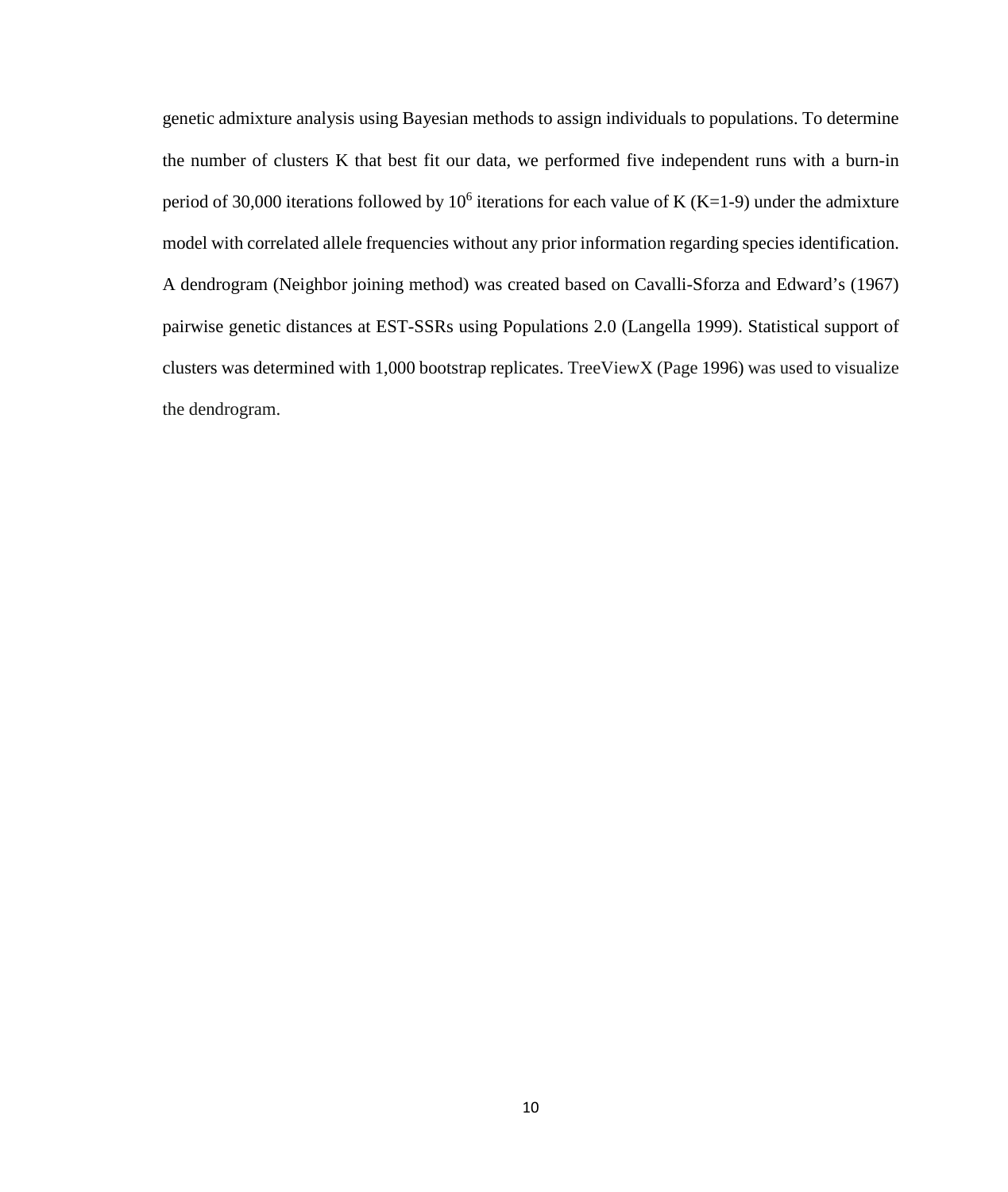## **Results**

All twelve microsatellite primers amplified and were polymorphic (Table 3). For individual markers, observed heterozygosity  $(H_0)$  across populations was highest at marker FIR048 and it was found to be 0.838 and expected heterozygosity  $(H_e)$  across populations was highest at marker FIR043 and it was found to be 0.802. Marker VIT081 has the lowest observed heterozygosity  $(H<sub>o</sub>)$  and expected heterozygosity  $(H_e)$  values. The mean F values (inbreeding coefficient) was highest at locus GOT037 and it was found to be 0.1924 and the lowest at the locus PIE039 which was found to be -0.1763 (no indication of inbreeding at this marker). The number of alleles per locus ranged from 2 to 9 (Table 3). There was no indication of null alleles in any of the populations. At the population level, CB and AM populations had the highest observed heterozygosity  $(H_0)$ , i.e. 0.567, and expected heterozygosity  $(H_e)$ , i.e. 0.574, values whereas PN population had the lowest values of 0.447 and 0.471, respectively. The mean inbreeding coefficient was highest in population AM (0.116) and lowest in population CR (- 0.114). It was seen that the F values were not consistently positive at most markers per population. Thus, there was no indication of inbreeding in any of the populations. The number of private alleles and locally common alleles  $(\leq 25\%)$  were also calculated. CB population had the highest number of private and locally common alleles. The number of alleles per population ranged from 3 to 5 (Table 4).

Hardy- Weinberg Exact tests (HWE) were performed by locus in each population. Values in boldface type are significantly different from Hardy-Weinberg proportions ( $α=0.05$ ) after Bonferroni correction  $(p<0.05/12=0.00416)$  (Table 5). It was seen that most of the markers did not show significant deviations from Hardy- Weinberg proportions except for marker FIR028 in population ED (positive F value), GOT037 in population AM (positive F value), FIR043 and PIE200 in population CR (negative F values) which were significantly different from Hardy-Weinberg proportions. ANOVA (Analysis of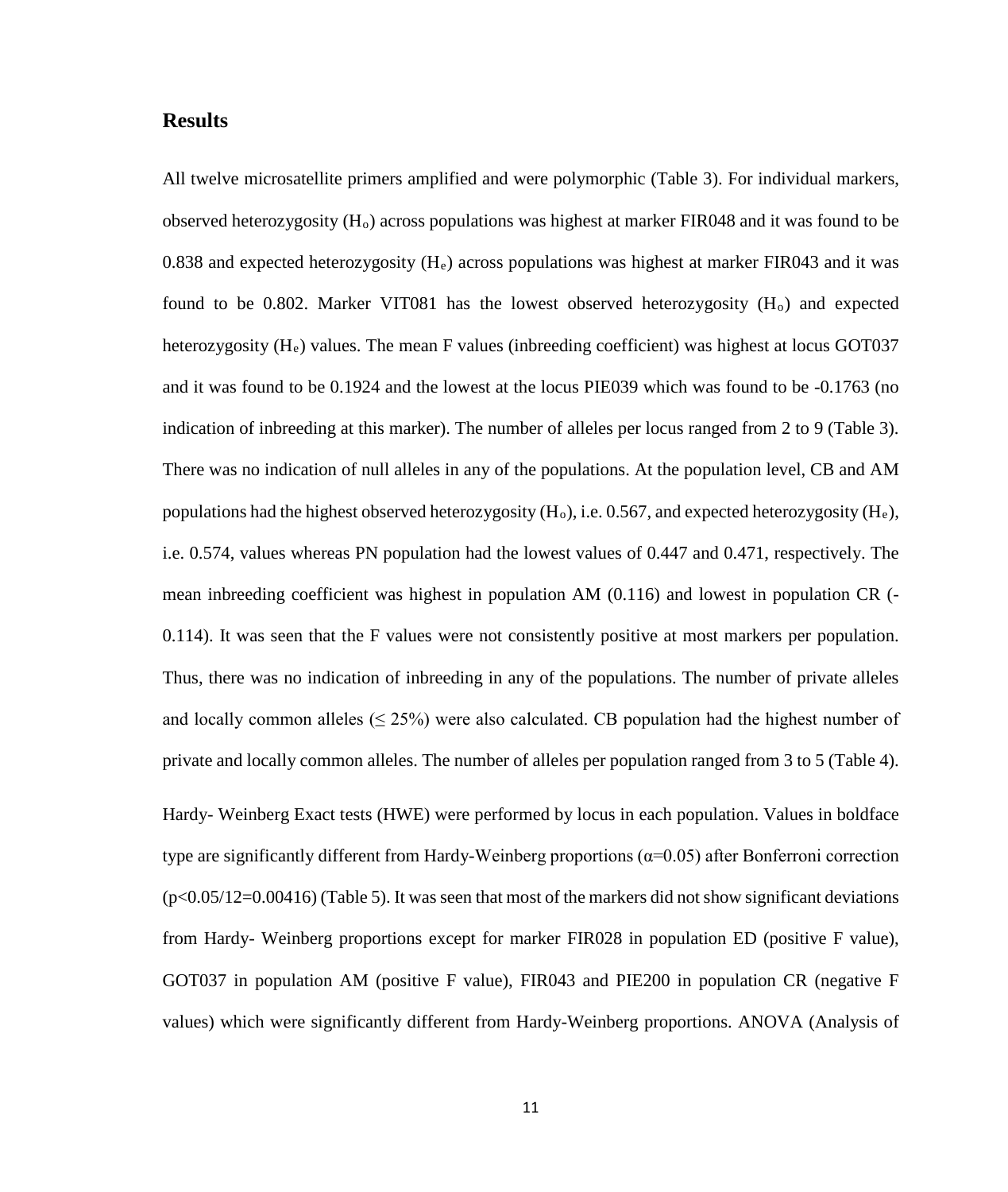Variance) and Posthoc tests were performed which indicate no significant differences in mean He, mean  $H_0$  and mean  $N_a$  between populations.

Pairwise genetic distances  $(F_{ST})$  between populations were found to be significant after exact G test ( $p<0.001$ ). The pairwise genetic distance ( $F_{ST}$ ) values between the populations PN and DK was highest (0.129) (Table 6) and it was seen in the STRUCTURE results that they are not clustered together. Pairwise geographic distances between populations in kilometers were also calculated. But according to the geographic distance, the distance between PN and DK is  $57.22$  kilometers. The lowest  $F_{ST}$  values were between ED and DK and between WG and DK populations indicating that they are genetically related to each other. But according to the geographic distance, the distance between ED and DK is 176.3 kilometers and between WG and DK is 162.98 kilometers. The highest pairwise geographic distance was between WG and MR and it was found to be 420.3 kilometers (Table 7). A Mantel test, based on the correlation between a genetic distance matrix and a geographical distance matrix was performed. The regression coefficient  $\mathbb{R}^2$  is comparatively low (0.2692) and p value is 0.100 (not significant), indicating that there is no correlation between genetic and geographic distance (Fig. 1).

Genetic assignment analysis performed in STRUCTURE indicated K=2 as the most likely number of genetic clusters (Fig. 2). In each population most individuals were assigned genetically to one of the two clusters such that the first four populations (DK, CB, ED, WG) were grouped in cluster 1 (red) and the remaining five populations (PN, AM, SM, MR, CR) were grouped in cluster 2 (green). The dendrogram (Neighbor joining method) based on Cavalli-Sforza and Edwards (1967) pairwise genetic distances at EST-SSRs revealed low and non-significant bootstrap values for most clusters (bootstrap values < 50). The grouping of populations was not related to their geographic location (Fig. 3). The analysis of population structure identified two distinct genetic clusters, but no association between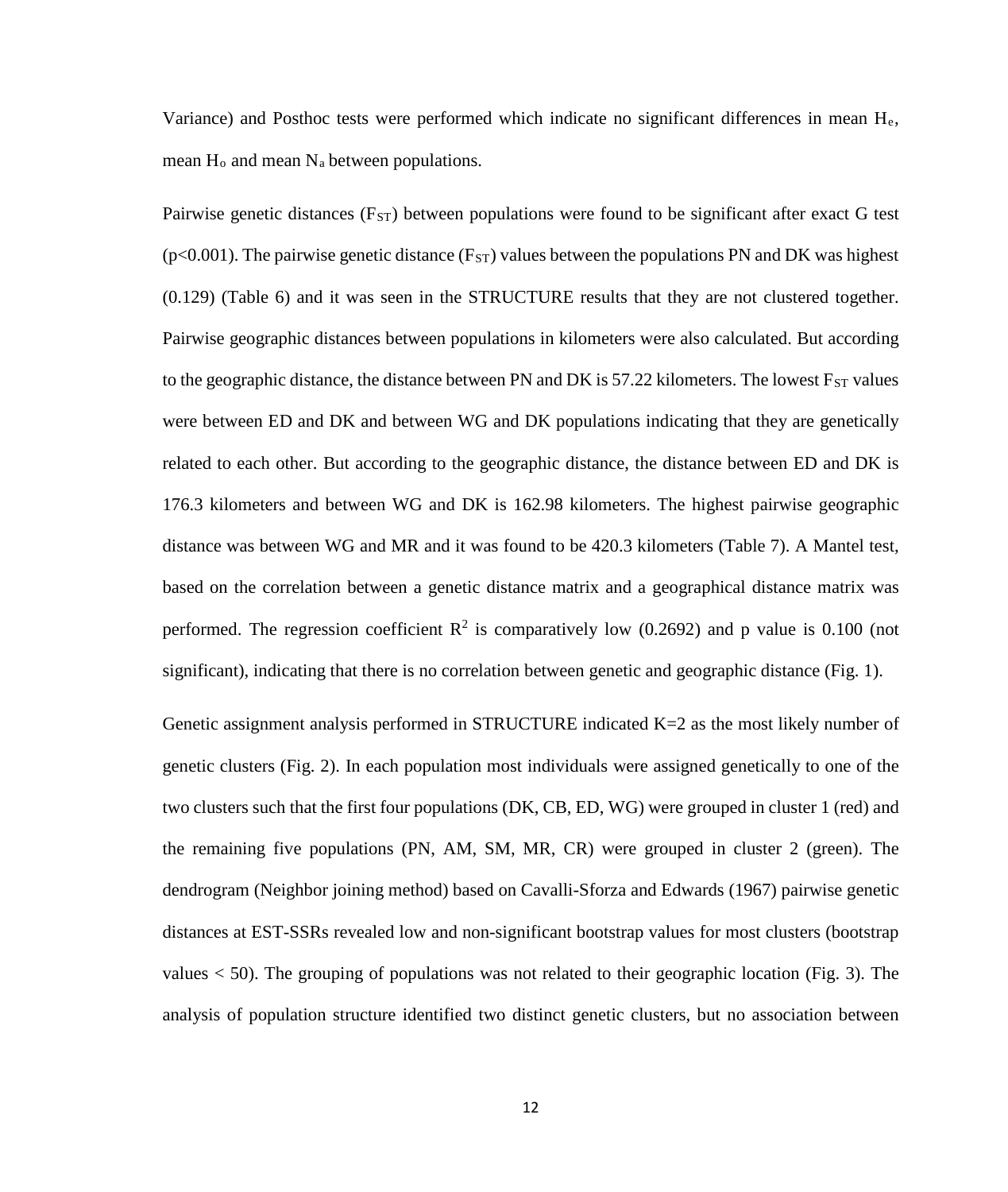ancestry in one of the clusters and geographic location in one of the three sampled forest fragments was detected (Fig. 4).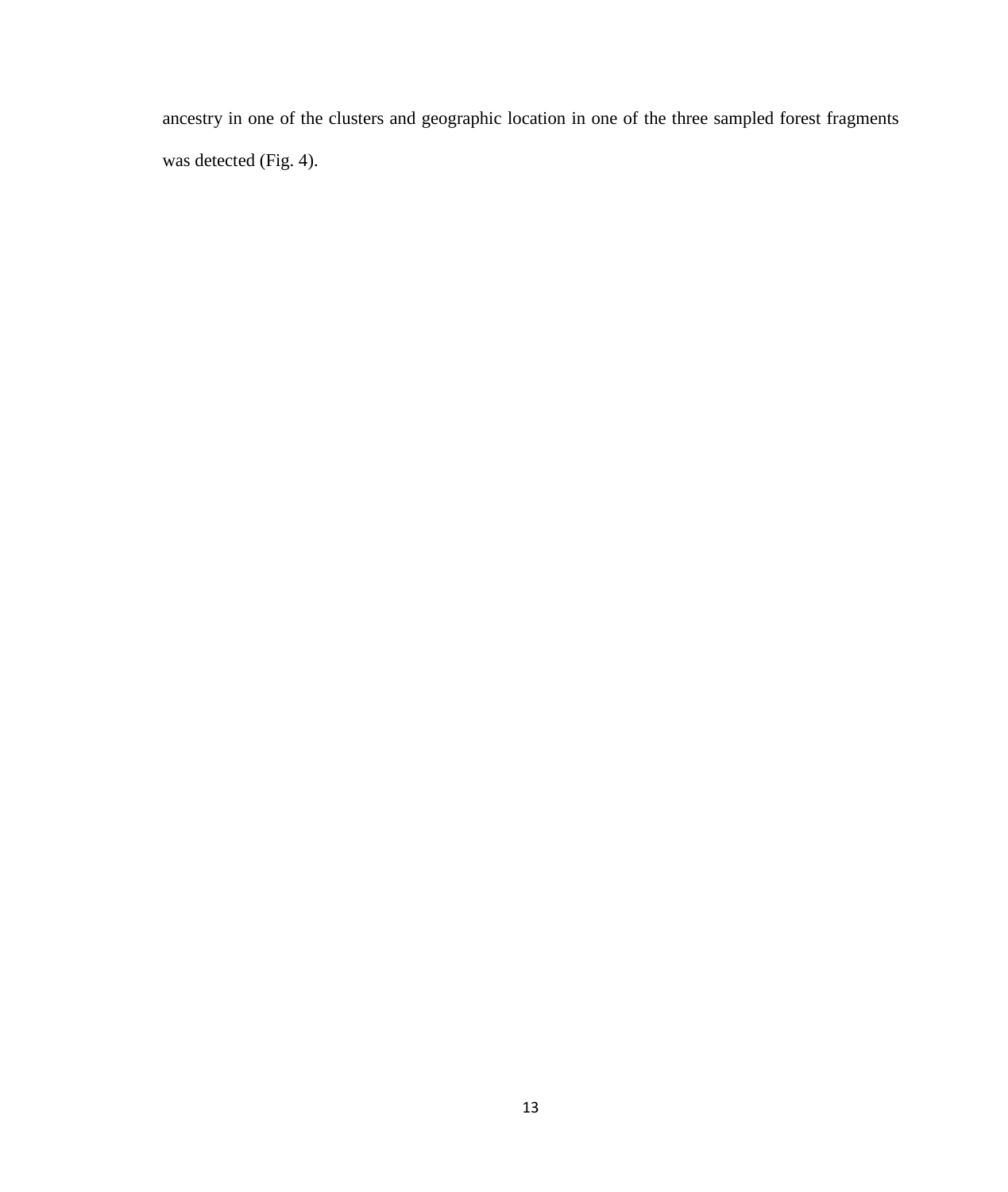### **Discussion**

*Quercus georgiana* was used to study genetic diversity through the use of microsatellites. In this study, genetic variation, measured by mean expected heterozygosity, was analyzed in the endangered species *Q. georgiana*.

Pairwise genetic distances (F<sub>ST</sub>) between populations were found to be significant but no correspondence with geographic distances (Fig. 4). There was no association between genetic and geographic distances. Mantel tests also indicated that there is no correlation between genetic and geographic distance (Fig. 1). Though *Q. georgiana* is discontinuously distributed throughout the Piedmont region because of habitat loss and fragmentation, it might be due to historic gene flow between populations through pollen movement by wind.

Genetic variation of *Quercus georgiana* was low when compared to another endangered oak species *Quercus hinckleyi* (C.H. Muller). *Quercus hinckleyi* is distributed in the Brewster and Presidio counties in Texas (Backs et al. 2016). The genetic variation measured by expected heterozygosity was found to be 0.853 which is high than the genetic variation of *Q. georgiana* species. The comparison of population genetic diversity between a rare, narrowly distributed species *Quercus georgiana* and a common, widespread species of *Quercus rubra* was studied. Northern red oak (*Quercus rubra*) is widely distributed throughout the eastern part of US. It extends from the Atlantic coast in the east to the Mississippi River in the west and from southern Ontario in the north to central Georgia in the south (Sork et al. 1993; Lind and Gailing 2013). For *Quercus rubra*, the expected heterozygosity (mean) was 0.71 at EST-SSRs and that of *Quercus georgiana* was 0.510 (only EST-SSRs were compared for both the species). This indicates the impact of small population size and high isolation on genetic diversity in *Quercus georgiana* and this data can be used in conservation planning of this endangered species.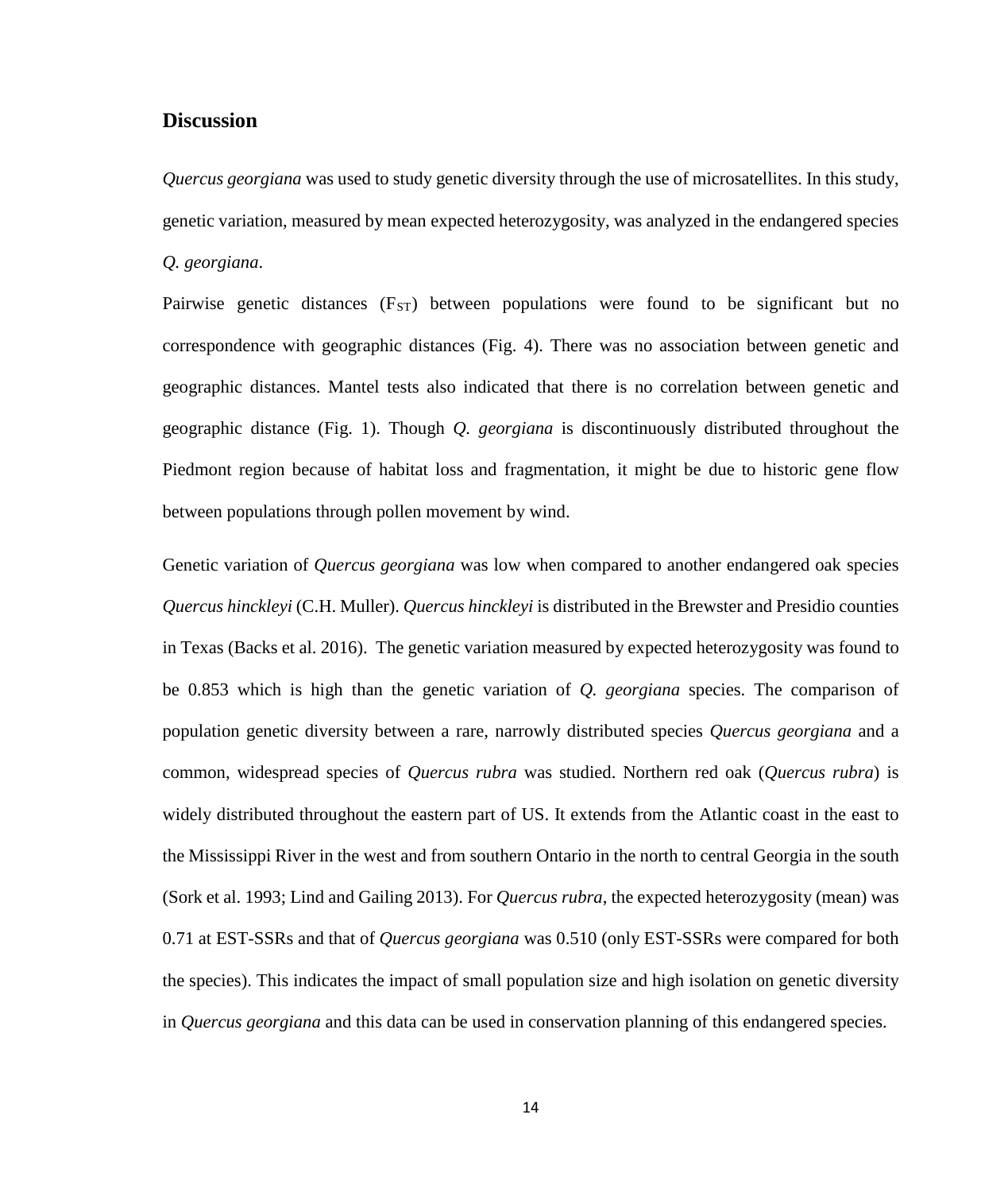Decisions should be made on the sampling strategy depending upon the level of genetic variation of this endangered species. Since the pairwise genetic differentiation between the populations is significant, sampling from all the populations should be done to incorporate all the genetic diversity for conservation. But considering the limited resources for *ex-situ* conservation strategy, the results of the pairwise genetic differentiation between the populations with higher values can be given priority for conservation purpose. For example, the populations PN, DK, MR, ED and WG should be given priority for conservation since they have high pairwise genetic differentiation values. The STRUCTURE results identify two genetic clusters (Fig. 2) that can be seen in the dendrogram result as well (Fig. 3). For example, the populations DK, CB, ED and WG are clustered together on both the dendrogram and the STRUCTURE diagram. These findings suggest that when building the *ex-situ* collections at least two populations should be sampled that will represent the two genetic clusters identified in STRUCTURE and dendrogram. Also, in the dendrogram, the populations showing bootstrap values higher than 50% (statistical support) should be prioritize for sampling i.e. populations DK, ED, WG and CB. AM population has the highest genetic distance (Fig. 3) to all populations and therefore future collections should target AM populations since it is genetically differentiated from the other populations.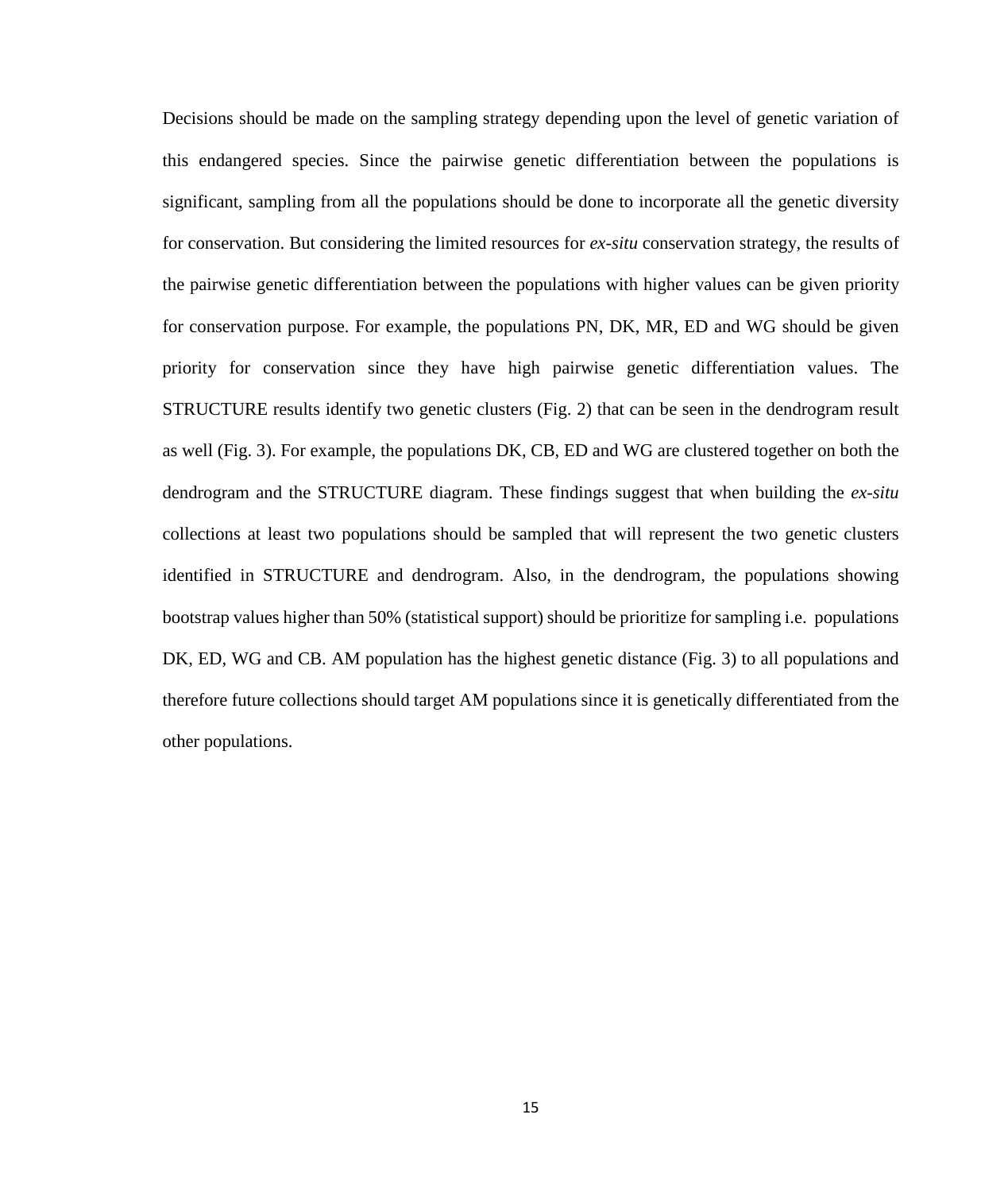## **Conclusion**

The present studies utilized wild populations of *Quercus georgiana.* Genetic variation in wild populations can be compared to that of *ex-situ* collections so that effective conservation plans can be developed of this threatened species to support the *in-situ* conservation. Results from this study can be used to make decisions regarding the *ex-situ* conservation strategies in this species such that the entire gene pool is captured to maintain high genetic diversity. The *ex-situ* conservation can support the reintroduction and restoration strategies to enlarge wild plants in their current locations. Conversely, this study can also be a baseline for building and improving the collection of *Quercus georgiana* in arboretums and botanical gardens.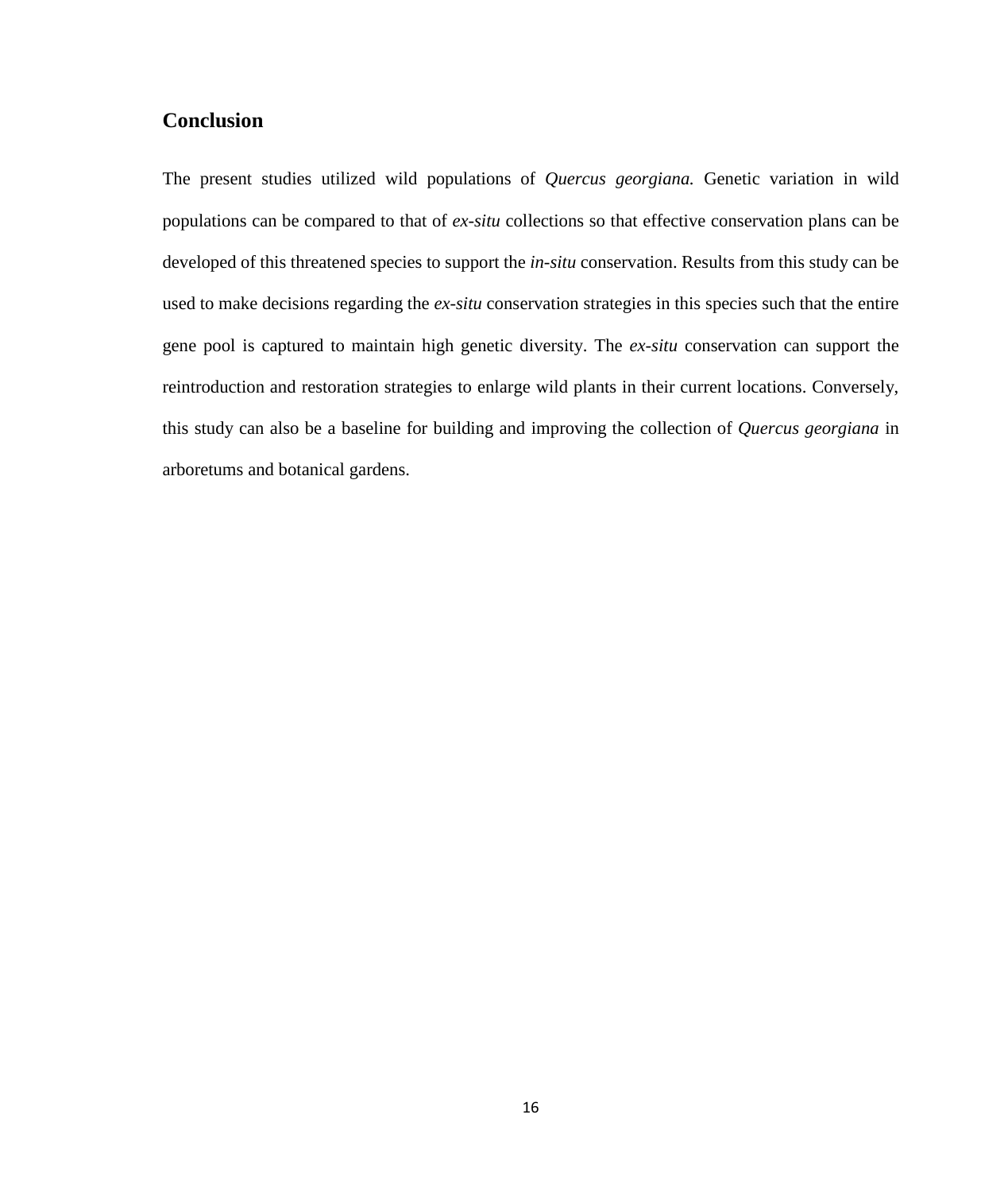## **Tables**

|                                                     |               |              | Pop.      | <b>Sample</b> |          |           |
|-----------------------------------------------------|---------------|--------------|-----------|---------------|----------|-----------|
| Locality                                            | <b>County</b> | <b>State</b> | Code      | size(n)       | Latitude | Longitude |
| Davidson-Arabia Mountain<br><b>Nature Preserve</b>  | DeKalb        | <b>GA</b>    | AM        | 24            | 33.667   | $-84.125$ |
| <b>Chattahoochee Bend State</b><br>Park             | Coweta        | <b>GA</b>    | CB        | 24            | 33.421   | $-84.962$ |
| <b>Concord Road</b>                                 | Pike          | <b>GA</b>    | CR        | 24            | 33.147   | $-84.464$ |
| Dowdell's Knob, F.F.<br><b>Roosevelt State Park</b> | Harris        | <b>GA</b>    | <b>DK</b> | 24            | 32.84    | $-84.746$ |
| Eden                                                | St. Claire    | AL           | <b>ED</b> | 24            | 33.64    | $-86.369$ |
| <b>Moss Rock Preserve</b>                           | Jefferson     | AL           | <b>MR</b> | 24            | 33.384   | $-86.841$ |
| Penton                                              | Chambers      | AL           | PN        | 24            | 33.026   | $-85.483$ |
| <b>Stone Mountain</b>                               | DeKalb        | <b>GA</b>    | <b>SM</b> | 23            | 33.809   | $-84.152$ |
| <b>Walnut Grove</b>                                 | Walton        | <b>GA</b>    | <b>WG</b> | 24            | 33.751   | $-83.832$ |

**Table 1.** Sampled *Quercus georgiana* populations.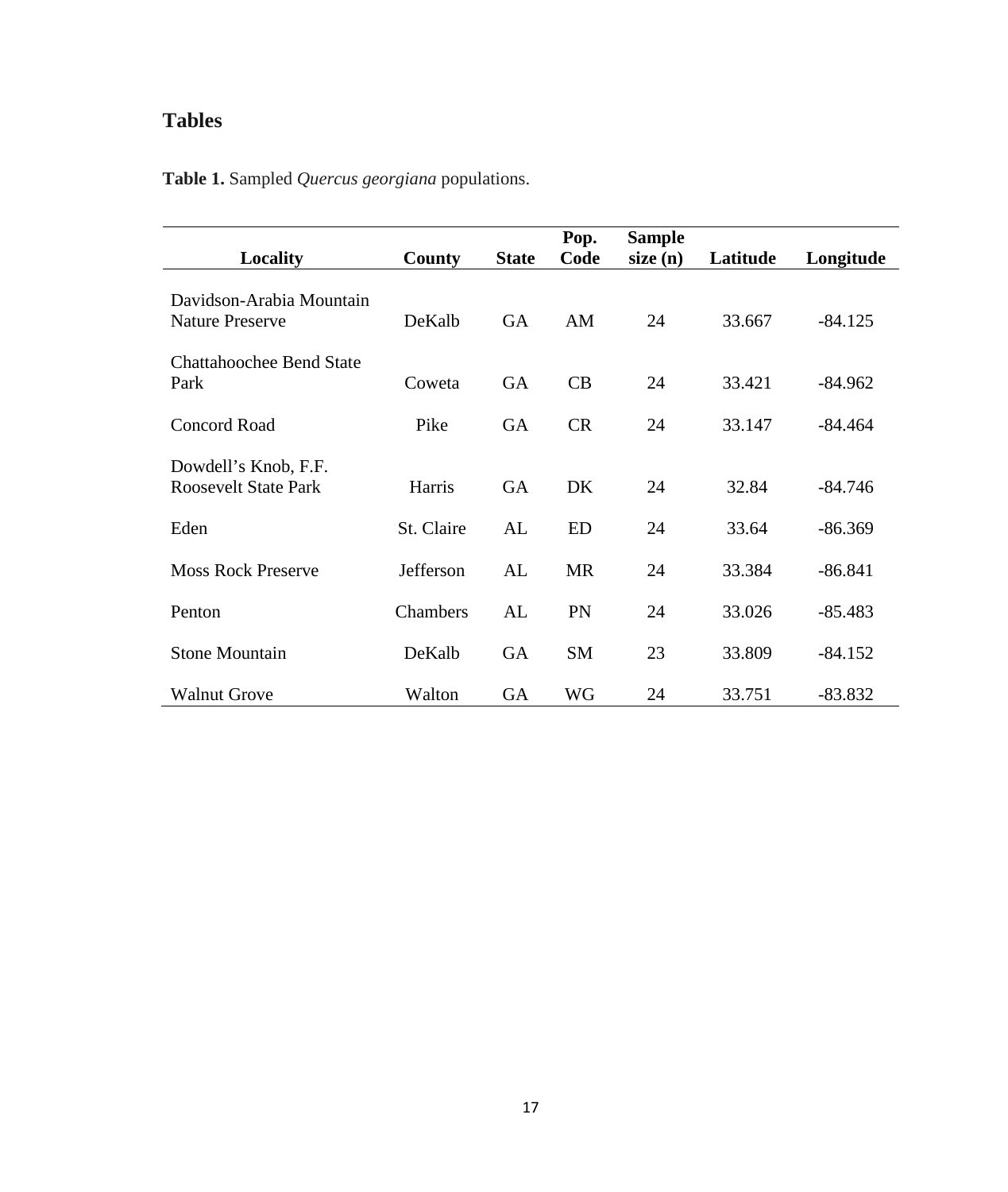**Table 2.** Description of genic EST-SSRs.

| Locus         | <b>Repeat motif</b> | <b>Forward primer</b><br>sequence $(5^3-3^3)$                               | <b>Reverse primer</b><br>sequence $(5^{\circ}\text{-}3^{\circ})$ | $T_a$<br>$(C^{\circ})$ | Size range (in<br>base pairs) | <b>Species</b> | Linkage<br>group <sup>g</sup> | Functional annotation b                       |
|---------------|---------------------|-----------------------------------------------------------------------------|------------------------------------------------------------------|------------------------|-------------------------------|----------------|-------------------------------|-----------------------------------------------|
| <b>FIR013</b> | $(CAG)_5$           | 6-FAM<br>CGGGGAGGTTGA<br><b>TGAGTATT</b>                                    | AACACTGTCACCCCC<br><b>ATAGC</b>                                  | 56                     | 133-144                       | Q. robur       | $\overline{2}$                | constans-like protein COL<br>(flowering time) |
| <b>FIR039</b> | (CT) <sub>7</sub>   | PET-<br><b>GAGCCTCTTTCAT</b><br><b>CGCTCAC</b>                              | TCAACACCCCAAAA<br><b>CTCCAT</b>                                  | 59                     | 111-132                       | Q. robur       | $\mathbf{1}$                  | histone deacetylase (drought<br>stress)       |
| <b>FIR043</b> | (TC)                | PET-<br><b>TTCTCCATTTCAC</b><br><b>ACGCTTC</b>                              | ACGACATCGTTTTGG<br><b>AGCTT</b>                                  | 56                     | 114-146                       | O. robur       | 7                             | EBP1 (regulates cell growth)                  |
| <b>FIR048</b> | $(CT)$ <sup>9</sup> | PET-<br><b>TGCACCAAAAATT</b><br><b>GGAGGATG</b>                             | TTGATGCAAGGTGC<br><b>AGTTTC</b>                                  | 56                     | 187-219                       | Q. robur       | $\overline{2}$                | Cell division protein ftsH,<br>putative       |
| GOT037        | $(CT)_{11}$         | PET-<br><b>CCATCCTTTTCAT</b><br><b>TCTTTCCA</b>                             | TGTTGTTGTTGCTGT<br><b>TGTCG</b>                                  | 57                     | 239-265                       | Q. robur       | 5                             | Acid-phosphatase, putative                    |
| <b>PIE039</b> | $(CTT)_{8}$         | 6-FAM<br><b>GTAAAACGACGG</b><br><b>CCAGTGTCCTCAC</b><br><b>CCTCTGCGGTCT</b> | CAGAAAGGGCTGCA<br>AAGC                                           | 59                     | 157-178                       | Q. robur       | 12                            | Unknown protein                               |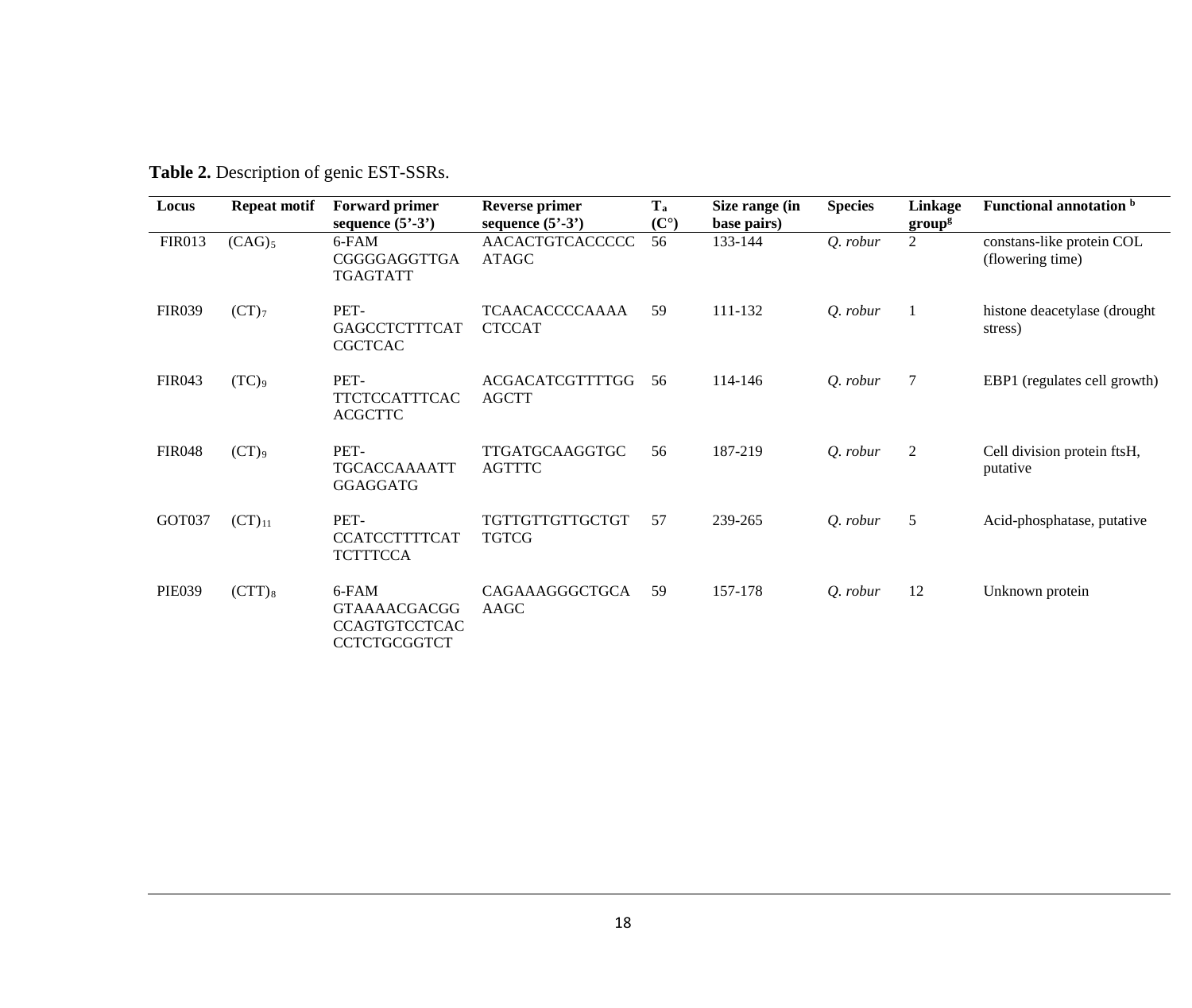| Locus         | <b>Repeat motif</b>   | <b>Forward primer</b><br>sequence $(5^3-3^3)$   | <b>Reverse primer</b><br>sequence $(5^3-3^3)$ | T <sub>a</sub><br>$(C^{\circ})$ | Size range (in<br>base pairs) | <b>Species</b> | Linkage<br>group <sup>g</sup> | <b>Functional annotation</b> b                                                    |
|---------------|-----------------------|-------------------------------------------------|-----------------------------------------------|---------------------------------|-------------------------------|----------------|-------------------------------|-----------------------------------------------------------------------------------|
| <b>PIE200</b> | $(CAA)_{5}$           | 6-FAM<br><b>ACAACATGTGCC</b><br><b>AAAACTGC</b> | <b>TCGATGATGTGGTTG</b><br><b>TTGATG</b>       | 56                              | 107-119                       | Q. robur       | <b>Not</b><br>assigned        | Zinc finger a20 an1 domain-<br>containing stress-associated<br>protein 5-like     |
| <b>PIE125</b> | (GGAAGC) <sub>3</sub> | PET-<br><b>AATACAAATCGC</b><br>AGGAGGTG         | <b>CTAACCCATCGTTCA</b><br><b>TGGAG</b>        | 57                              | 146-162                       | Q. robur       | 6                             | chaperone protein dna J,<br>chloroplast, putative (heat<br>shock protein, stress) |
| <b>FIR035</b> | $(AT)_{6}$            | NED-<br><b>GCTAAGGTTCCGT</b><br><b>GTTCCAA</b>  | <b>GGCCAGCAACTAAA</b><br><b>CCAAGA</b>        | 56                              | 146-152                       | Q. robur       | 5                             | chaperone protein dna J,<br>chloroplast, putative (heat<br>shock protein, stress) |
| <b>FIR028</b> | $(TC)_8$              | VIC-<br><b>GGAAGAGTGTTC</b><br><b>GGAAAGCA</b>  | CCAGCTCCTCCACAA<br><b>TAGCA</b>               | 56                              | 201-237                       | Q. robur       |                               | tropinone reductase, putative<br>(drought stress)                                 |
| <b>VIT081</b> | $(CAT)_{3}$           | 6-FAM<br><b>AATTCAAACCCA</b><br><b>GCCAACTG</b> | <b>TCCTCTGGATGCTCC</b><br><b>ATCA</b>         | 56                              | 112-136                       | Q. robur       | <b>Not</b><br>assigned        | Proline- rich protein                                                             |
| <b>VIT086</b> | $(CAG)_5$             | VIC-<br>AAGAACACCCAT<br><b>TTCCACCA</b>         | TAAAATCCATTTGCC<br><b>GGTTC</b>               | 56                              | 184-207                       | Q. robur       | <b>Not</b><br>assigned        | Chaperone protein dnaj<br>chloroplast                                             |

Note. <sup>b</sup> Putative function determined through a BLASTx search following the method in (Luro et al., 2008), <sup>g</sup> on *Q. robur* linkage map in either Durand et al. (2010) or Bodénès et al. (2012). All EST-SSRs were originally developed for *Quercus robur* (Durand et al. 2010) and adapted for North American red oak species (section *Lobatae*) (Sullivan et al. 2013, Lind-Riehl et al. 2014).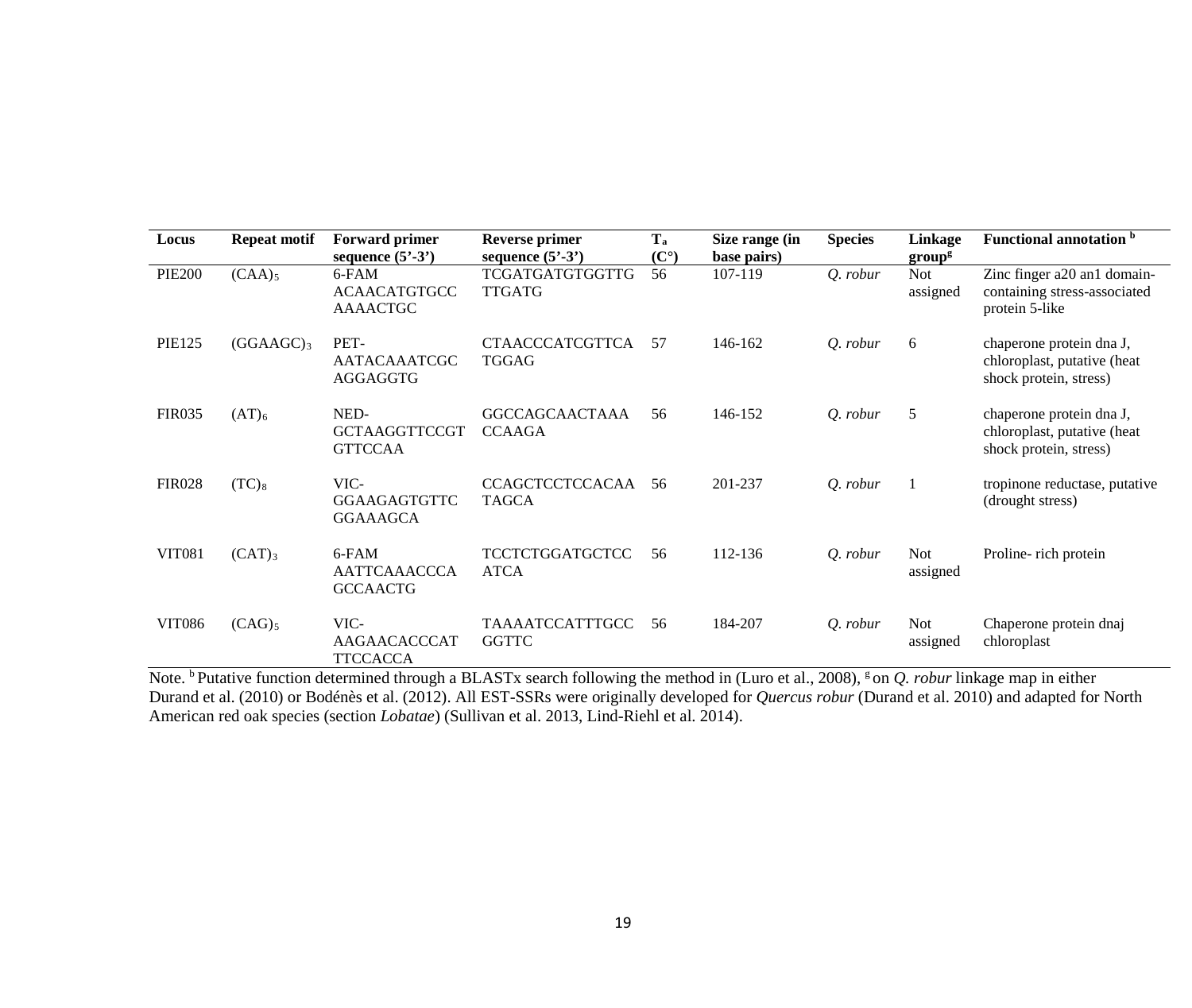**Table 3**. Mean genetic variation values for each marker across all samples.

|                | <b>FIR039</b> | <b>FIR013</b> | <b>FIR048</b> | <b>FIR043</b> | <b>PIE039</b> | <b>GOT037</b>                                                                                                                                       | <b>PIE200</b> | <b>FIR035</b> | <b>VIT081</b> | <b>VIT086</b> | <b>PIE125</b> | <b>FIR028</b> |
|----------------|---------------|---------------|---------------|---------------|---------------|-----------------------------------------------------------------------------------------------------------------------------------------------------|---------------|---------------|---------------|---------------|---------------|---------------|
| $N_{a}$        | 4.778         | 3.000         | 9.111         | 8.667         | 3.000         | 6.333                                                                                                                                               | 2.889         | 2.444         | 2.000         | 2.556         | 4.889         | 6.000         |
| H <sub>0</sub> | 0.636         | 0.535         | 0.838         | 0.808         | 0.407         | 0.575                                                                                                                                               | 0.545         | 0.345         | 0.183         | 0.226         | 0.550         | 0.449         |
| $H_e$          | 0.629         | 0.526         | 0.801         | 0.802         | 0.346         | 0.712                                                                                                                                               | 0.505         | 0.343         | 0.186         | 0.260         | 0.507         | 0.499         |
|                | 0.0111        | $-0.0171$     | $-0.0461$     | 0.0074        | $-0.1763$     | 0.1924<br>$N \cdot$ number of different allelea $H \cdot$ observed beterozygoeity $H \cdot$ expected beterozygoeity $E$ (fixetion index) – (H, H, ) | $-0.0792$     | 0.0058        | 0.0161        | 0.1307        | $-0.0848$     | 0.1002        |

 $N_a$ : number of different alleles, H<sub>o</sub>: observed heterozygosity, H<sub>e</sub>: expected heterozygosity, F (fixation index) = (H<sub>e</sub>-H<sub>o</sub>)/H<sub>e</sub>.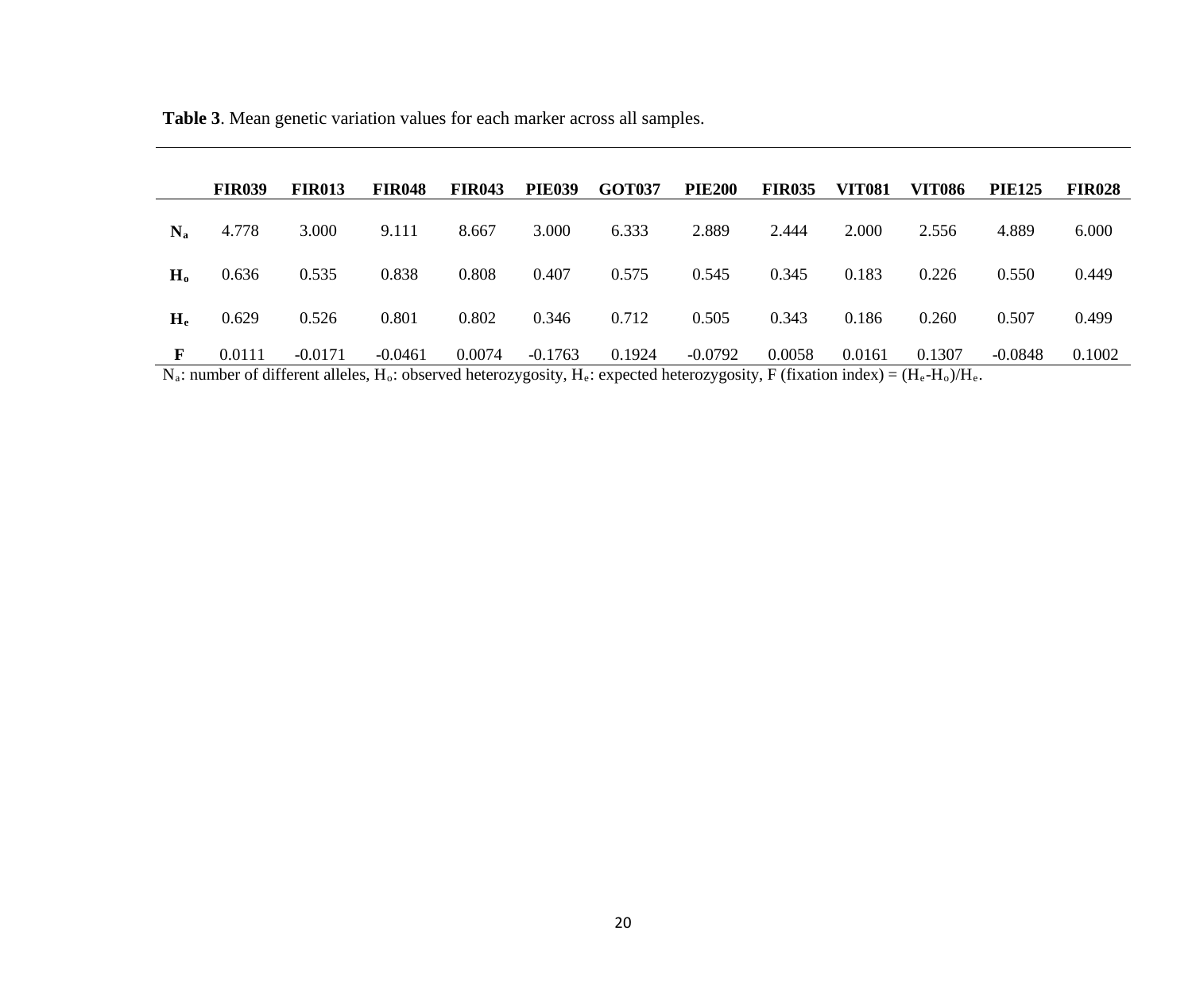| <b>Population</b> | $N_a$ | H <sub>o</sub> | H <sub>e</sub> | F        | No. of<br>private<br>alleles | <b>No. of locally</b><br>common alleles<br>(525%) |
|-------------------|-------|----------------|----------------|----------|------------------------------|---------------------------------------------------|
| DK                | 4.583 | 0.497          | 0.480          | $-0.035$ | 0.000                        | 0.417                                             |
|                   |       |                |                |          |                              |                                                   |
| CB                | 5.000 | 0.567          | 0.568          | 0.001    | 0.333                        | 0.500                                             |
| <b>ED</b>         | 5.000 | 0.525          | 0.516          | $-0.017$ | 0.167                        | 0.250                                             |
| <b>WG</b>         | 4.333 | 0.499          | 0.506          | 0.013    | 0.083                        | 0.333                                             |
| <b>PN</b>         | 4.167 | 0.447          | 0.471          | 0.050    | 0.333                        | 0.167                                             |
| AM                | 5.333 | 0.507          | 0.574          | 0.116    | 0.167                        | 0.250                                             |
| <b>SM</b>         | 4.750 | 0.493          | 0.501          | 0.015    | 0.083                        | 0.250                                             |
| <b>MR</b>         | 4.667 | 0.490          | 0.479          | 0.023    | 0.083                        | 0.167                                             |
| <b>CR</b>         | 3.917 | 0.547          | 0.491          | $-0.114$ | 0.083                        | 0.250                                             |

**Table 4.** Mean genetic variation estimates for each population.

Private alleles are alleles that are found only in a single population among a broader collection of populations whereas locally common alleles ( $\leq$  25%) are present in  $\leq$  25% of populations.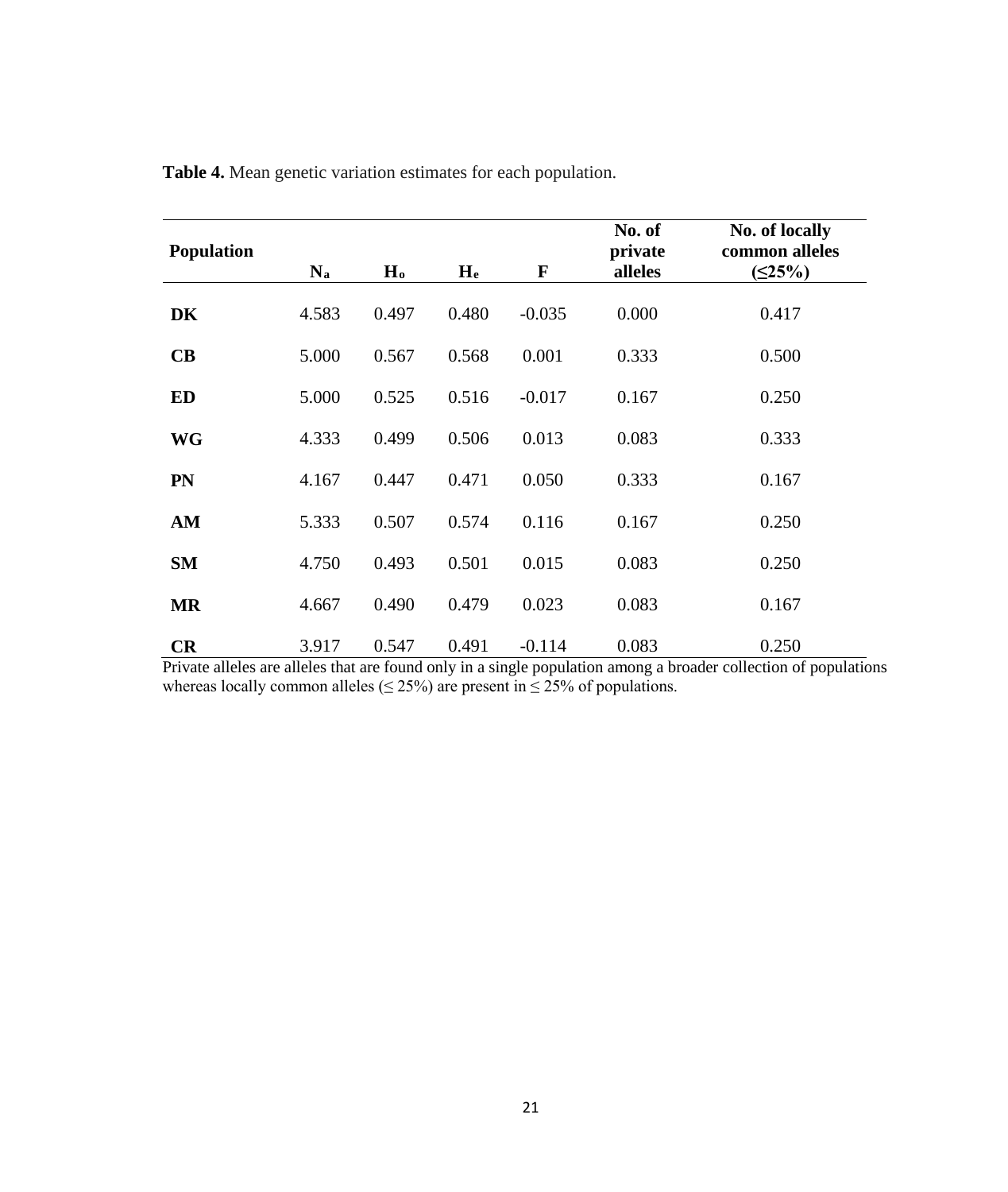| DK            |                |                         |             |         |  |  |  |  |  |
|---------------|----------------|-------------------------|-------------|---------|--|--|--|--|--|
| Locus         | H <sub>o</sub> | $H_e$                   | $\mathbf F$ | p-value |  |  |  |  |  |
| <b>FIR039</b> | 0.609          | 0.548                   | $-0.1103$   | 1.0000  |  |  |  |  |  |
| <b>FIR013</b> | 0.955          | 0.658                   | $-0.4505$   | 0.0237  |  |  |  |  |  |
| <b>FIR048</b> | 0.905          | 0.856                   | $-0.0570$   | 0.6833  |  |  |  |  |  |
| <b>FIR043</b> | 0.667          | 0.822                   | 0.1890      | 0.0681  |  |  |  |  |  |
| <b>PIE039</b> | 0.273          | 0.247                   | $-0.1046$   | 1.0000  |  |  |  |  |  |
| GOT037        | 0.636          | 0.536                   | $-0.1869$   | 0.5628  |  |  |  |  |  |
| <b>PIE200</b> | 0.333          | 0.497                   | 0.3287      | 0.0845  |  |  |  |  |  |
| <b>FIR035</b> | 0.292          | 0.249                   | $-0.1707$   | 1.0000  |  |  |  |  |  |
| <b>VIT081</b> | 0.167          | 0.153                   | $-0.0909$   | 1.0000  |  |  |  |  |  |
| <b>VIT086</b> | 0.083          | 0.081                   | $-0.0323$   | 1.0000  |  |  |  |  |  |
| <b>PIE125</b> | 0.667          | 0.590                   | $-0.1294$   | 0.5708  |  |  |  |  |  |
| <b>FIR028</b> | 0.375          | 0.523                   | 0.2824      | 0.1690  |  |  |  |  |  |
|               |                | CB                      |             |         |  |  |  |  |  |
| Locus         | H <sub>o</sub> | $\mathbf{H}_{\text{e}}$ | $\mathbf F$ | p-value |  |  |  |  |  |
| <b>FIR039</b> | 0.591          | 0.510                   | $-0.1579$   | 0.7003  |  |  |  |  |  |
| <b>FIR013</b> | 0.478          | 0.521                   | 0.0817      | 0.6770  |  |  |  |  |  |
| <b>FIR048</b> | 1.000          | 0.848                   | $-0.1795$   | 0.6867  |  |  |  |  |  |
| <b>FIR043</b> | 0.824          | 0.867                   | 0.0499      | 0.0359  |  |  |  |  |  |
| <b>PIE039</b> | 0.750          | 0.735                   | $-0.0201$   | 0.1048  |  |  |  |  |  |
| GOT037        | 0.708          | 0.767                   | 0.0769      | 0.6560  |  |  |  |  |  |
| <b>PIE200</b> | 0.167          | 0.288                   | 0.4217      | 0.0553  |  |  |  |  |  |
| <b>FIR035</b> | 0.500          | 0.469                   | $-0.0667$   | 1.0000  |  |  |  |  |  |
| <b>VIT081</b> | 0.208          | 0.249                   | 0.1638      | 0.3976  |  |  |  |  |  |
| <b>VIT086</b> | 0.500          | 0.452                   | $-0.1056$   | 0.8193  |  |  |  |  |  |
| <b>PIE125</b> | 0.542          | 0.596                   | 0.0917      | 0.0058  |  |  |  |  |  |
| <b>FIR028</b> | 0.542          | 0.558                   | 0.0295      | 0.5152  |  |  |  |  |  |
|               |                | <b>ED</b>               |             |         |  |  |  |  |  |

**Table 5.** HWE exact test (Cockerham, 1984) by locus in each population.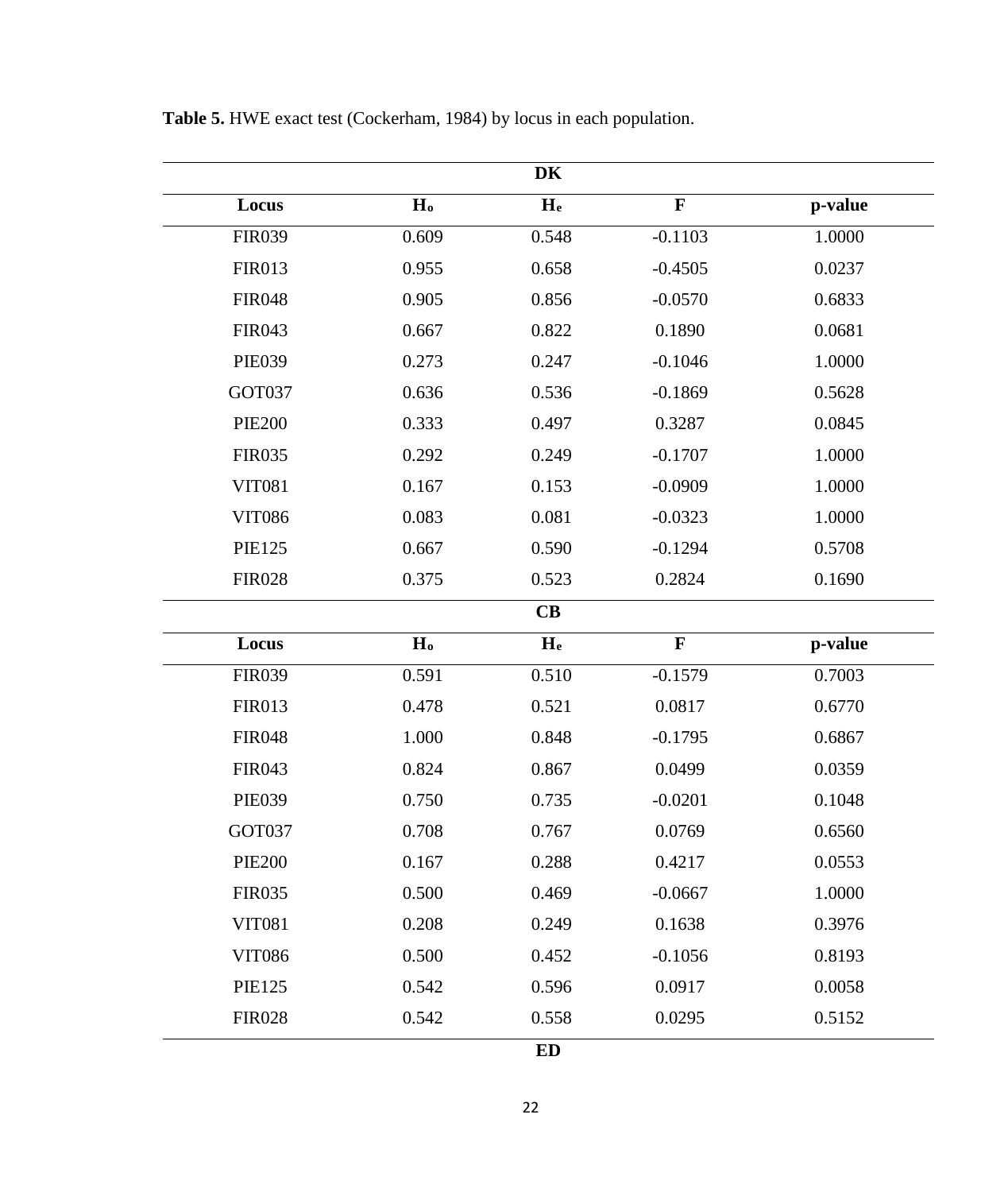| Locus         | H <sub>o</sub> | H <sub>e</sub> | $\mathbf F$ | p-value |  |  |  |  |  |
|---------------|----------------|----------------|-------------|---------|--|--|--|--|--|
| <b>FIR039</b> | 0.714          | 0.687          | $-0.0396$   | 0.5387  |  |  |  |  |  |
| <b>FIR013</b> | 0.636          | 0.563          | $-0.1303$   | 0.8851  |  |  |  |  |  |
| <b>FIR048</b> | 0.913          | 0.774          | $-0.1795$   | 0.6923  |  |  |  |  |  |
| <b>FIR043</b> | 0.750          | 0.866          | 0.1343      | 0.2234  |  |  |  |  |  |
| <b>PIE039</b> | 0.708          | 0.484          | $-0.4650$   | 0.0602  |  |  |  |  |  |
| GOT037        | 0.458          | 0.589          | 0.2212      | 0.2663  |  |  |  |  |  |
| <b>PIE200</b> | 0.391          | 0.446          | 0.1229      | 0.4628  |  |  |  |  |  |
| <b>FIR035</b> | 0.333          | 0.278          | $-0.2000$   | 1.0000  |  |  |  |  |  |
| <b>VIT081</b> | 0.042          | 0.041          | $-0.0213$   |         |  |  |  |  |  |
| <b>VIT086</b> | 0.083          | 0.155          | 0.4637      | 0.1276  |  |  |  |  |  |
| <b>PIE125</b> | 0.750          | 0.629          | $-0.1917$   | 0.8439  |  |  |  |  |  |
| <b>FIR028</b> | 0.522          | 0.679          | 0.2312      | 0.0000  |  |  |  |  |  |
| WG            |                |                |             |         |  |  |  |  |  |
| Locus         | H <sub>o</sub> | H <sub>e</sub> | $\mathbf F$ | p-value |  |  |  |  |  |
| <b>FIR039</b> | 0.632          | 0.633          | 0.0022      | 0.4249  |  |  |  |  |  |
| <b>FIR013</b> | 0.609          | 0.499          | $-0.2197$   | 0.4212  |  |  |  |  |  |
| <b>FIR048</b> | 0.864          | 0.811          | $-0.0650$   | 0.5446  |  |  |  |  |  |
| <b>FIR043</b> | 0.833          | 0.839          | 0.0072      | 0.1420  |  |  |  |  |  |
| <b>PIE039</b> | 0.417          | 0.359          | $-0.1622$   | 1.0000  |  |  |  |  |  |
| GOT037        | 0.591          | 0.707          | 0.1637      | 0.2825  |  |  |  |  |  |
| <b>PIE200</b> | 0.292          | 0.353          | 0.1744      | 0.5533  |  |  |  |  |  |
| <b>FIR035</b> | 0.208          | 0.187          | $-0.1163$   | 1.0000  |  |  |  |  |  |
| VIT081*       | 0.043          | 0.043          | $-0.0222$   |         |  |  |  |  |  |
| <b>VIT086</b> | 0.500          | 0.477          | $-0.0492$   | 0.2785  |  |  |  |  |  |
| <b>PIE125</b> | 0.583          | 0.648          | 0.0992      | 0.3547  |  |  |  |  |  |
| <b>FIR028</b> | 0.417          | 0.519          | 0.1973      | 0.0400  |  |  |  |  |  |
|               |                | <b>PN</b>      |             |         |  |  |  |  |  |
| Locus         | H <sub>o</sub> | H <sub>e</sub> | $\mathbf F$ | p-value |  |  |  |  |  |
| <b>FIR039</b> | 0.750          | 0.722          | $-0.0385$   | 0.9295  |  |  |  |  |  |
| <b>FIR013</b> | 0.458          | 0.580          | 0.2096      | 0.2754  |  |  |  |  |  |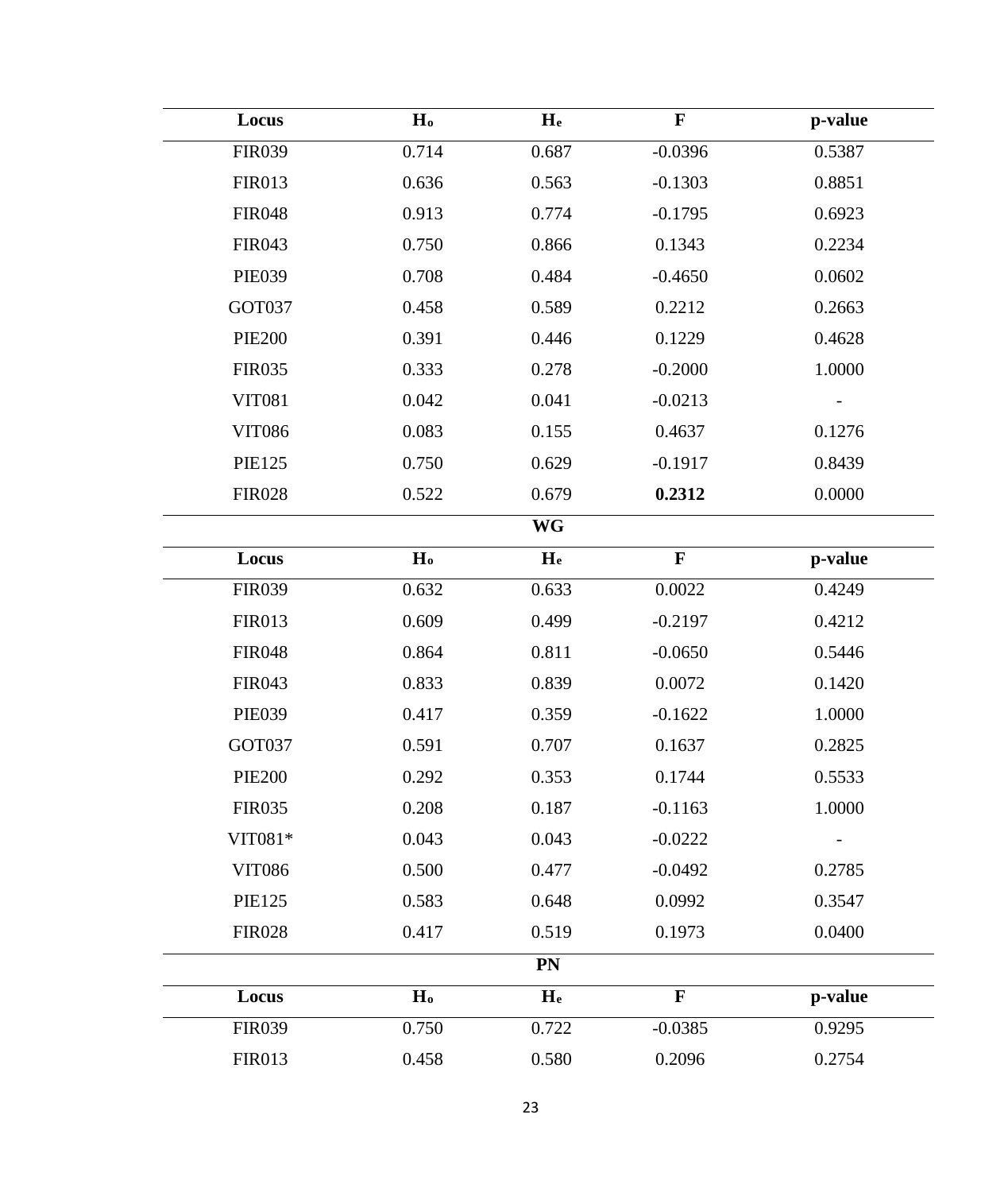| <b>FIR048</b> | 0.458          | 0.575                   | 0.2024      | 0.0818  |  |
|---------------|----------------|-------------------------|-------------|---------|--|
| <b>FIR043</b> | 0.708          | 0.778                   | 0.0893      | 0.6377  |  |
| <b>PIE039</b> | 0.125          | 0.119                   | $-0.0511$   | 1.0000  |  |
| GOT037        | 0.667          | 0.732                   | 0.0890      | 0.0689  |  |
| <b>PIE200</b> | 0.833          | 0.611                   | $-0.3636$   | 0.0056  |  |
| <b>FIR035</b> | 0.375          | 0.305                   | $-0.2308$   | 0.5512  |  |
| <b>VIT081</b> | 0.333          | 0.424                   | 0.2147      | 0.4963  |  |
| <b>VIT086</b> | 0.238          | 0.427                   | 0.4430      | 0.0495  |  |
| <b>PIE125</b> | 0.250          | 0.226                   | $-0.1077$   | 1.0000  |  |
| <b>FIR028</b> | 0.167          | 0.156                   | $-0.0667$   | 1.0000  |  |
|               |                | $AM$                    |             |         |  |
| Locus         | H <sub>o</sub> | $\mathbf{H}_{\text{e}}$ | $\mathbf F$ | p-value |  |
| <b>FIR039</b> | 0.591          | 0.685                   | 0.1373      | 0.0932  |  |
| <b>FIR013</b> | 0.417          | 0.444                   | 0.0625      | 1.0000  |  |
| <b>FIR048</b> | 0.739          | 0.839                   | 0.1194      | 0.0513  |  |
| <b>FIR043</b> | 0.833          | 0.882                   | 0.0551      | 0.3658  |  |
| <b>PIE039</b> | 0.500          | 0.404                   | $-0.2379$   | 0.7764  |  |
| GOT037        | 0.318          | 0.793                   | 0.5990      | 0.0000  |  |
| <b>PIE200</b> | 0.750          | 0.659                   | $-0.1383$   | 0.0530  |  |
| <b>FIR035</b> | 0.292          | 0.415                   | 0.2971      | 0.0383  |  |
| <b>VIT081</b> | 0.292          | 0.249                   | $-0.1707$   | 1.0000  |  |
| <b>VIT086</b> | 0.125          | 0.117                   | $-0.0667$   | 1.0000  |  |
| <b>PIE125</b> | 0.667          | 0.659                   | $-0.0119$   | 0.4492  |  |
| <b>FIR028</b> | 0.565          | 0.744                   | 0.2402      | 0.0185  |  |
|               |                | <b>SM</b>               |             |         |  |
| Locus         | H <sub>o</sub> | H <sub>e</sub>          | $\mathbf F$ | p-value |  |
| <b>FIR039</b> | 0.591          | 0.628                   | 0.0592      | 0.4391  |  |
| <b>FIR013</b> | 0.348          | 0.468                   | 0.2566      | 0.3340  |  |
| <b>FIR048</b> | 0.826          | 0.845                   | 0.0224      | 0.3878  |  |
| <b>FIR043</b> | 0.783          | 0.830                   | 0.0569      | 0.0552  |  |
| <b>PIE039</b> | 0.348          | 0.287                   | $-0.2105$   | 1.0000  |  |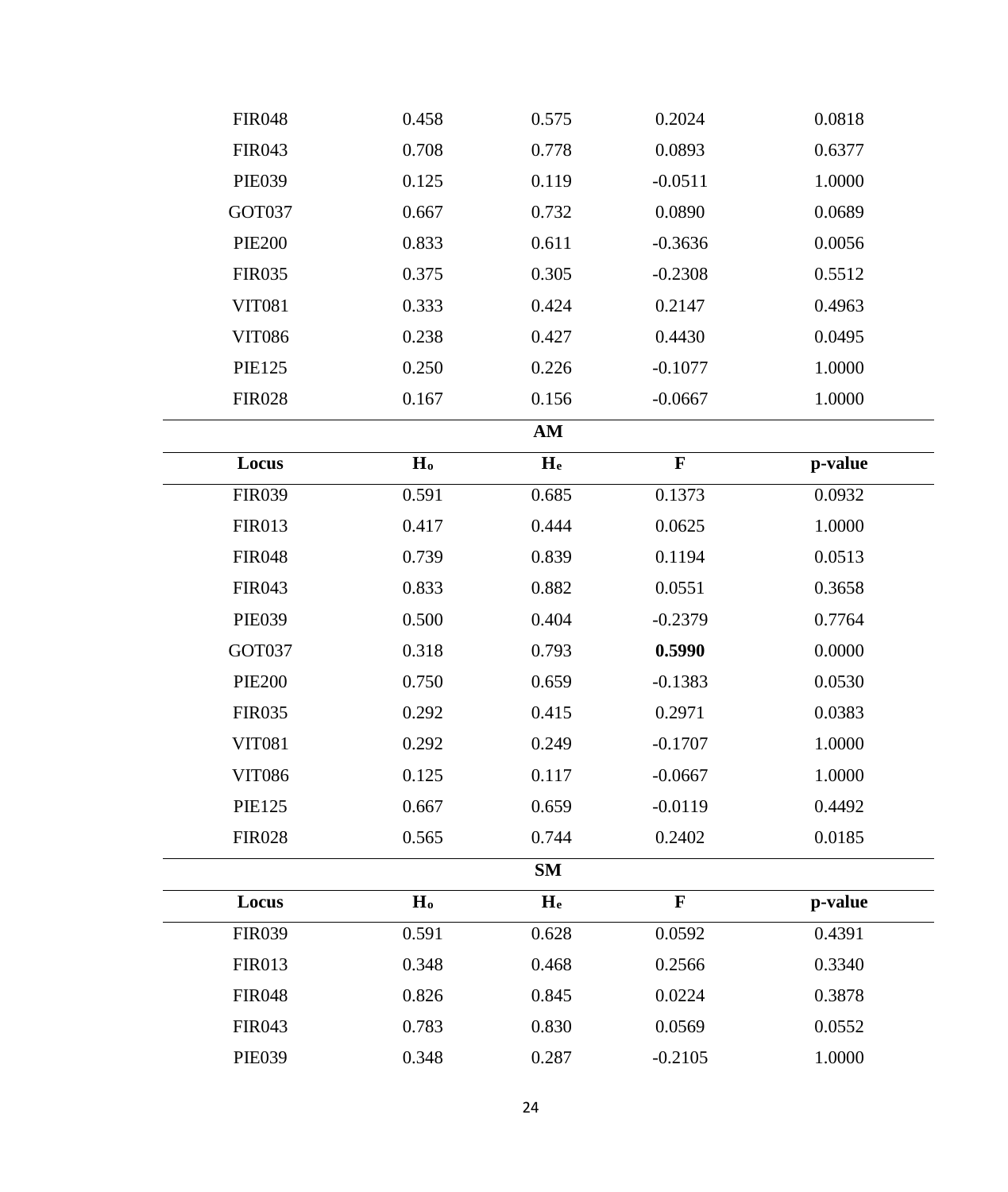| GOT037        | 0.524          | 0.706          | 0.2584      | 0.0334  |  |
|---------------|----------------|----------------|-------------|---------|--|
| <b>PIE200</b> | 0.636          | 0.533          | $-0.1938$   | 0.5766  |  |
| <b>FIR035</b> | 0.435          | 0.386          | $-0.1275$   | 1.0000  |  |
| <b>VIT081</b> | 0.478          | 0.364          | $-0.3143$   | 0.2742  |  |
| <b>VIT086</b> | 0.130          | 0.198          | 0.3397      | 0.2128  |  |
| <b>PIE125</b> | 0.364          | 0.319          | $-0.1392$   | 1.0000  |  |
| <b>FIR028</b> | 0.455          | 0.452          | $-0.0046$   | 0.2500  |  |
|               |                | <b>MR</b>      |             |         |  |
| Locus         | H <sub>o</sub> | H <sub>e</sub> | $\mathbf F$ | p-value |  |
| <b>FIR039</b> | 0.583          | 0.574          | $-0.0166$   | 0.5846  |  |
| <b>FIR013</b> | 0.375          | 0.471          | 0.2044      | 0.4518  |  |
| <b>FIR048</b> | 0.917          | 0.839          | $-0.0932$   | 0.8283  |  |
| <b>FIR043</b> | 0.875          | 0.779          | $-0.1237$   | 0.2438  |  |
| <b>PIE039</b> | 0.000          | 0.000          |             |         |  |
| GOT037        | 0.667          | 0.782          | 0.1476      | 0.0435  |  |
| <b>PIE200</b> | 0.667          | 0.530          | $-0.2570$   | 0.3371  |  |
| <b>FIR035</b> | 0.500          | 0.584          | 0.1441      | 0.4440  |  |
| <b>VIT081</b> | 0.000          | 0.000          |             |         |  |
| <b>VIT086</b> | 0.000          | 0.080          | 1.0000      | 0.0210  |  |
| <b>PIE125</b> | 0.667          | 0.560          | $-0.1907$   | 0.6089  |  |
| <b>FIR028</b> | 0.625          | 0.551          | $-0.1339$   | 1.0000  |  |
|               |                | CR             |             |         |  |
| Locus         | H <sub>o</sub> | H <sub>e</sub> | $\mathbf F$ | p-value |  |
| <b>FIR039</b> | 0.667          | 0.669          | 0.0039      | 0.2623  |  |
| <b>FIR013</b> | 0.542          | 0.574          | 0.0560      | 0.8198  |  |
| <b>FIR048</b> | 0.917          | 0.819          | $-0.1186$   | 0.5243  |  |
| <b>FIR043</b> | 1.000          | 0.556          | $-0.7972$   | 0.0000  |  |
| <b>PIE039</b> | 0.542          | 0.478          | $-0.1325$   | 0.8896  |  |
| GOT037        | 0.609          | 0.796          | 0.2352      | 0.0644  |  |
| <b>PIE200</b> | 0.833          | 0.625          | $-0.3333$   | 0.0017  |  |
| <b>FIR035</b> | 0.167          | 0.219          | 0.2381      | 0.2987  |  |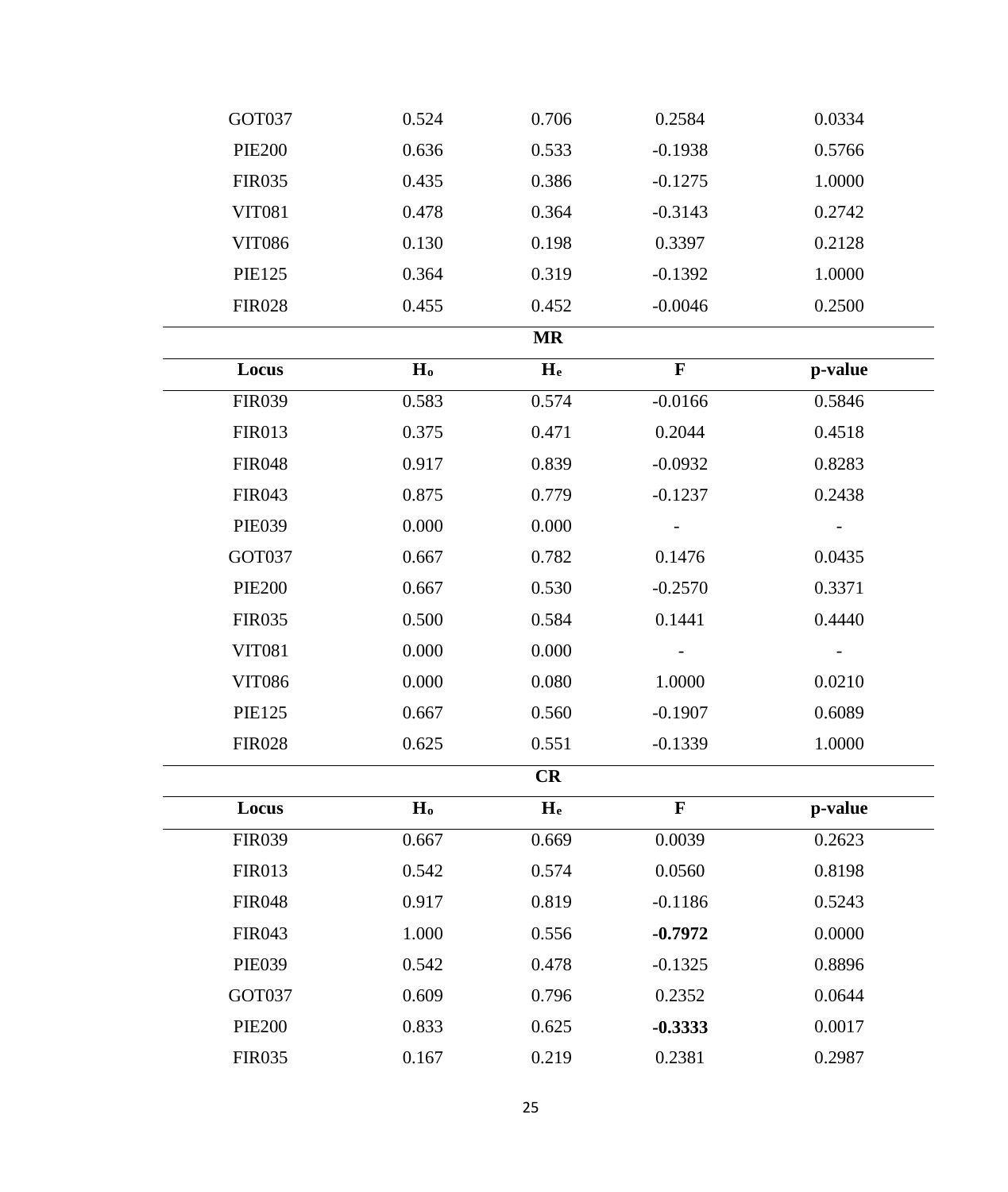| VIT081        | 0.083 | 0.153 | 0.4545    | 0.1283 |
|---------------|-------|-------|-----------|--------|
| VIT086        | 0.375 | 0.353 | $-0.0614$ | 1.0000 |
| <b>PIE125</b> | 0.458 | 0.380 | $-0.2055$ | 1.0000 |
| <b>FIR028</b> | 0.375 | 0.312 | $-0.2033$ | 1.0000 |

Significant values in boldface type are significantly different from Hardy-Weinberg proportions ( $\alpha$ =0.05) after Bonferroni correction (p<0.05/12=0.00416). \*: no p-value was calculated for this marker with very low variation within population WG.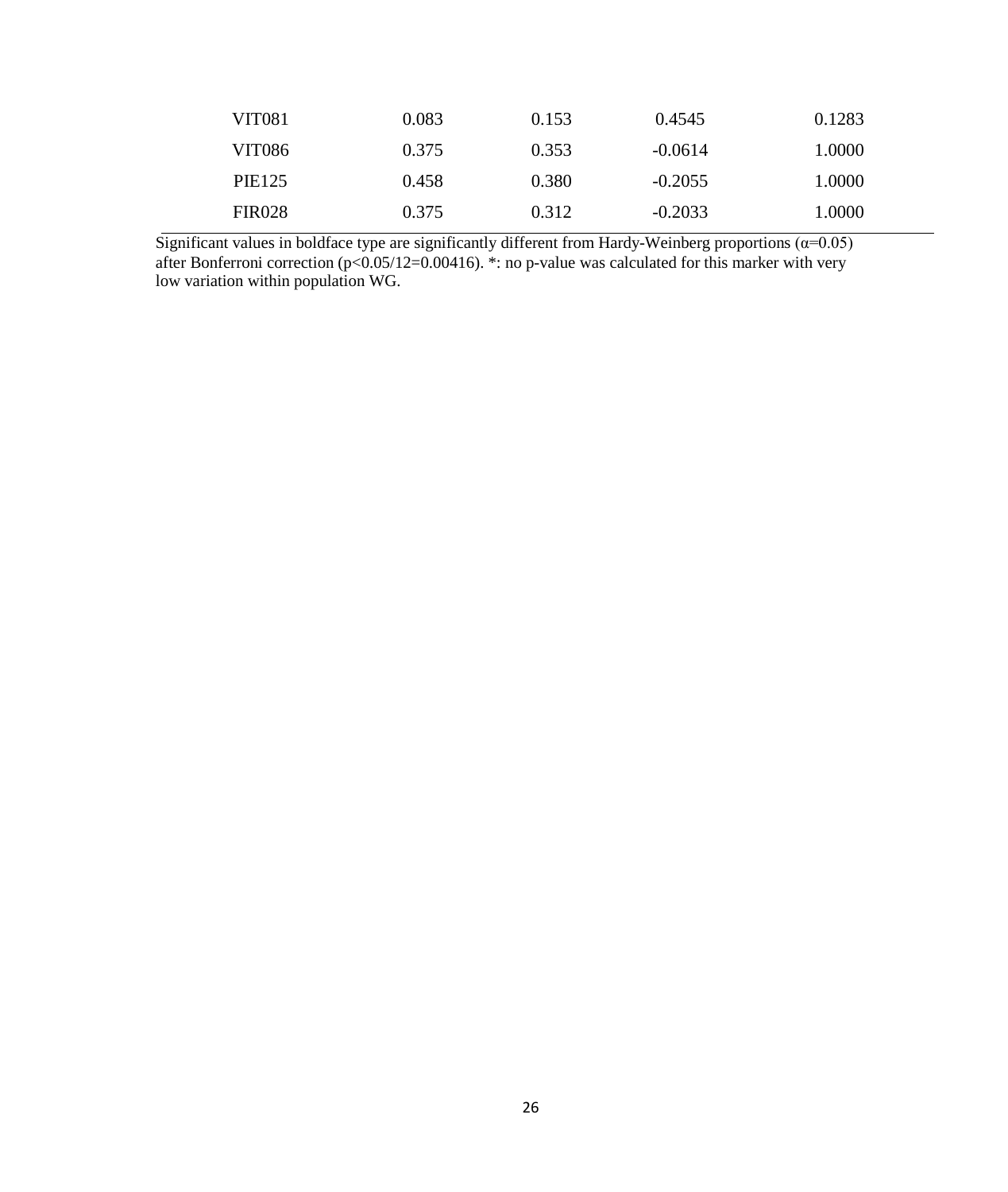| <b>Population</b>                     | DK    | $\mathbf C\mathbf B$  | ED                            | <b>WG</b> | <b>PN</b> | AM    | <b>SM</b> | <b>MR</b> | CR    |
|---------------------------------------|-------|-----------------------|-------------------------------|-----------|-----------|-------|-----------|-----------|-------|
| DK                                    | 0.000 |                       |                               |           |           |       |           |           |       |
| CB                                    | 0.054 | 0.000                 |                               |           |           |       |           |           |       |
| <b>ED</b>                             | 0.028 | 0.048                 | 0.000                         |           |           |       |           |           |       |
| <b>WG</b>                             | 0.028 | 0.038                 | 0.035                         | 0.000     |           |       |           |           |       |
| <b>PN</b>                             | 0.129 | 0.094                 | 0.125                         | 0.111     | 0.000     |       |           |           |       |
| AM                                    | 0.075 | 0.065                 | 0.065                         | 0.079     | 0.058     | 0.000 |           |           |       |
| <b>SM</b>                             | 0.087 | 0.066                 | 0.077                         | 0.092     | 0.046     | 0.025 | 0.000     |           |       |
| <b>MR</b>                             | 0.115 | 0.087                 | 0.102                         | 0.115     | 0.083     | 0.049 | 0.049     | 0.000     |       |
| <b>CR</b><br>$\lambda$ 11 $\ldots$ 1. | 0.083 | 0.060<br>$\Omega$ 001 | 0.077<br>$\sim$ $\sim$ $\sim$ | 0.062     | 0.050     | 0.039 | 0.034     | 0.070     | 0.000 |

**Table 6**. Pairwise genetic distances (F<sub>ST</sub>) between populations.

All values are significant (p<0.001, exact G test).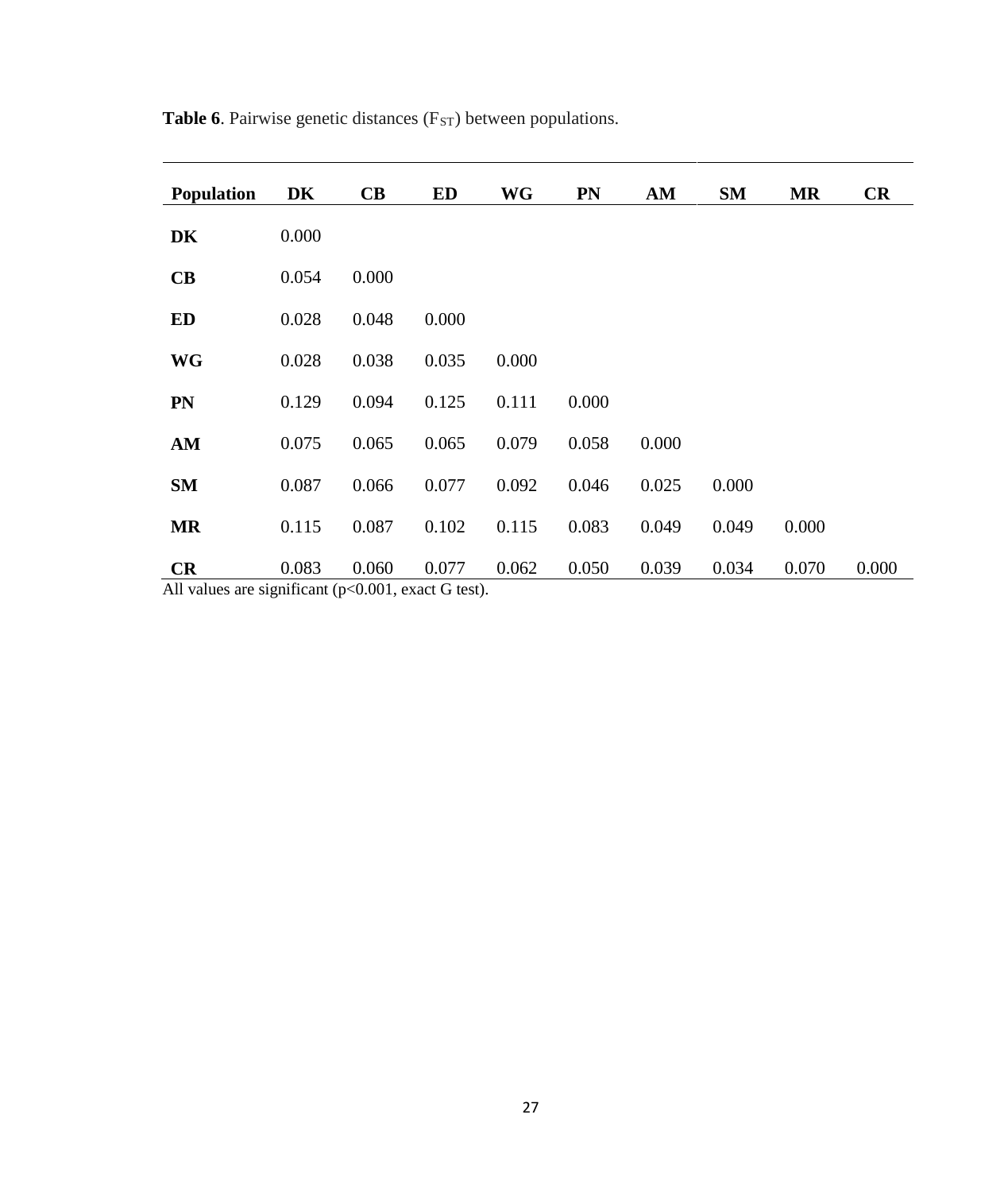| <b>Population</b> | DK     | CB     | <b>ED</b> | <b>WG</b> | PN     | AM     | <b>SM</b> | <b>MR</b> | CR    |
|-------------------|--------|--------|-----------|-----------|--------|--------|-----------|-----------|-------|
| DK                | 0.000  |        |           |           |        |        |           |           |       |
| CB                | 82.39  | 0.000  |           |           |        |        |           |           |       |
| <b>ED</b>         | 176.3  | 152.07 | 0.000     |           |        |        |           |           |       |
| <b>WG</b>         | 162.98 | 103.21 | 245.81    | 0.000     |        |        |           |           |       |
| <b>PN</b>         | 57.22  | 97.5   | 138.03    | 200.52    | 0.000  |        |           |           |       |
| AM                | 134.97 | 71.74  | 212.13    | 38.7      | 167.92 | 0.000  |           |           |       |
| <b>SM</b>         | 147.35 | 76.76  | 203.73    | 43.36     | 172.56 | 13.91  | 0.000     |           |       |
| <b>MR</b>         | 285.16 | 314.88 | 199.45    | 420.3     | 233.94 | 389.52 | 388.27    | 0.000     |       |
| CR                | 61.99  | 50.84  | 192.92    | 101.51    | 105.01 | 75.42  | 91.57     | 339.27    | 0.000 |

**Table 7.** Pairwise geographic distance in kilometers between populations.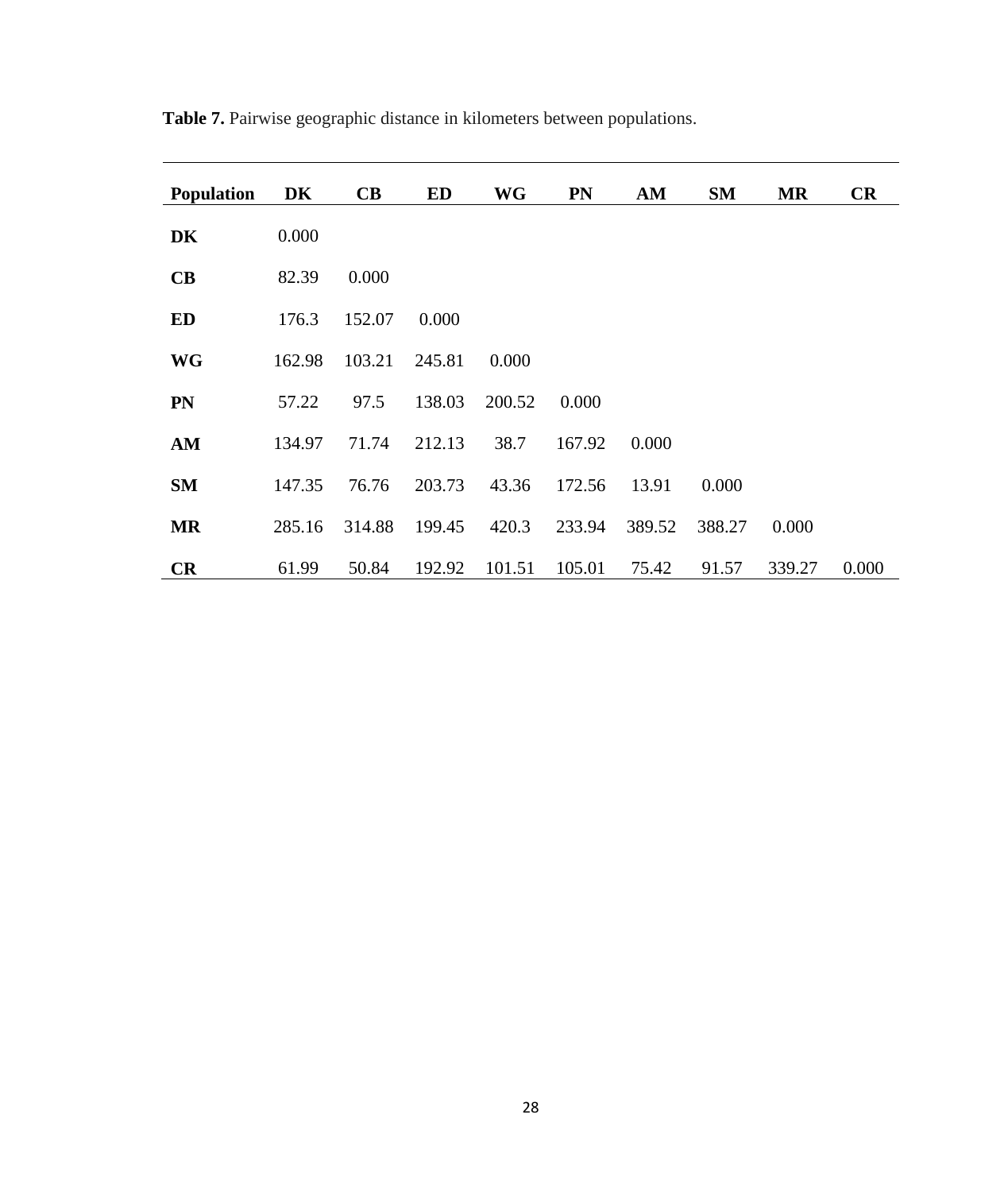## **Figures**



**Figure 1.** Geographic distance (measured in kilometers) versus genetic distance for pairwise comparisons of nine populations of *Quercus georgiana* using a Mantel test.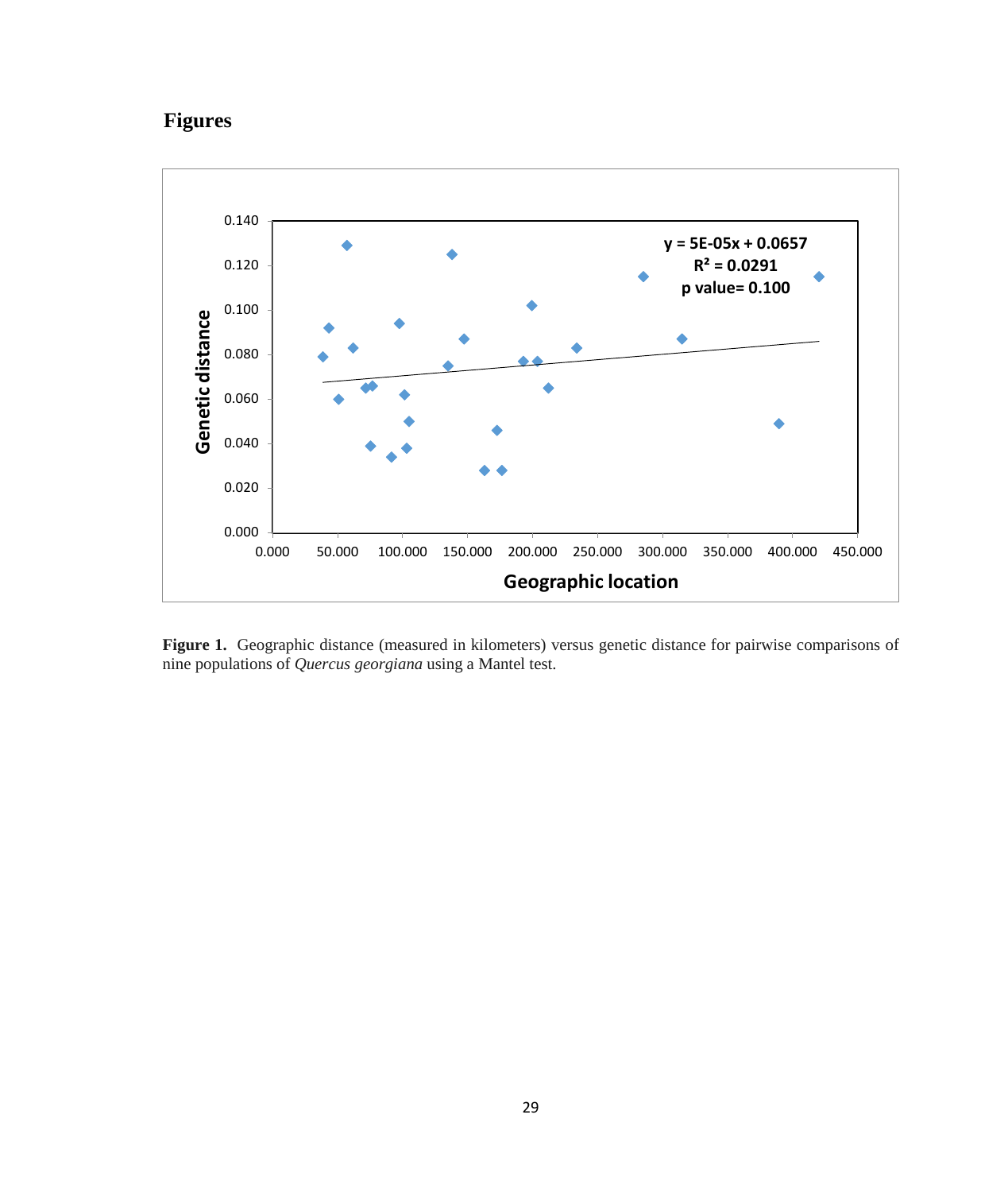

**Figure 2.** Genetic assignment of individuals using the Bayesian method in STRUCTURE 2.3.4 (Pritchard et al. 2000). Individuals are grouped by population.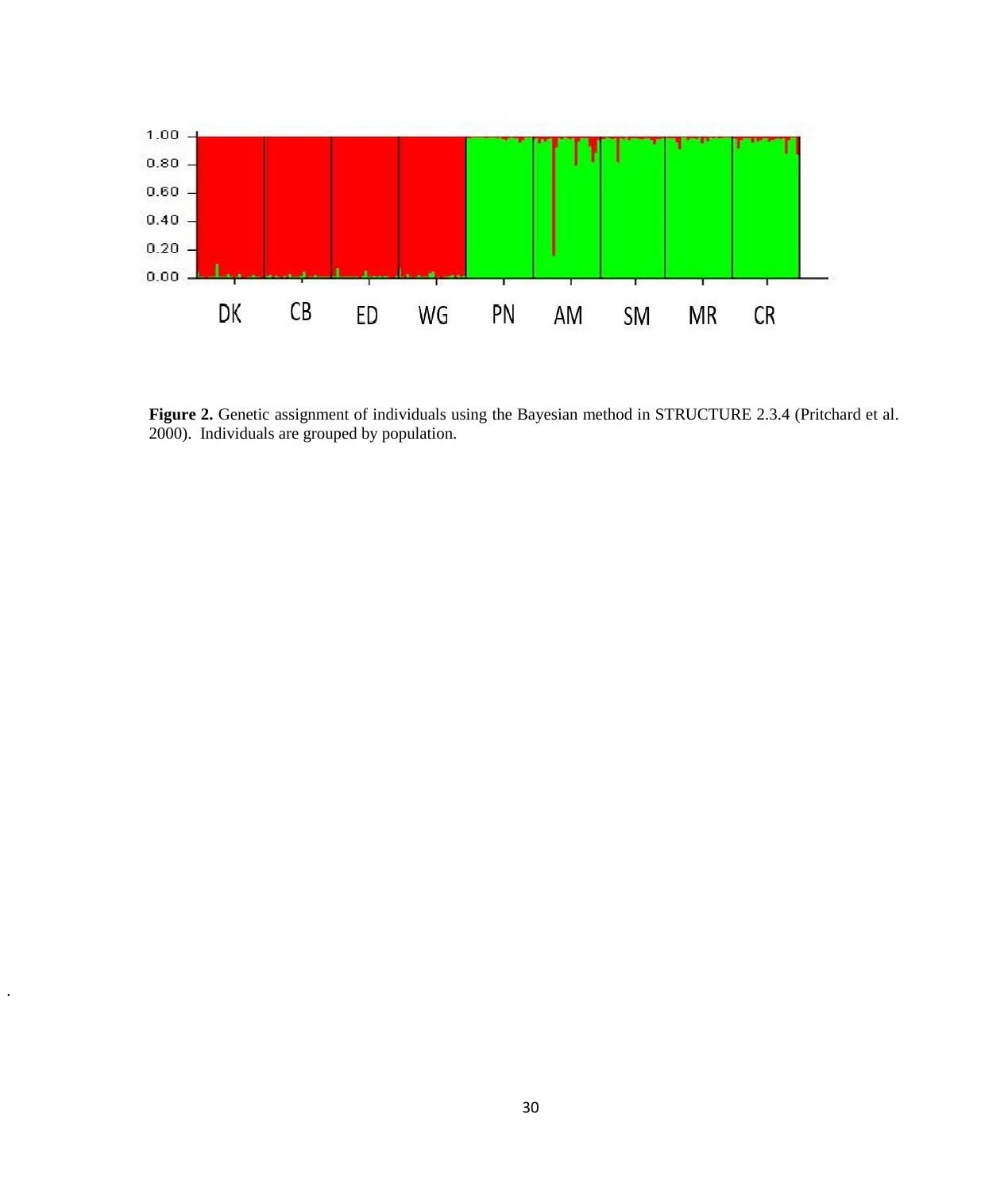

**Figure 3.** Dendrogram (Neighbor joining method) based on Cavalli-Sforza and Edwards (1967) genetic distances at EST-SSRs; numbers at nodes are percentages over 1,000 bootstrap replicates using Populations 2.0 (Langella 1999).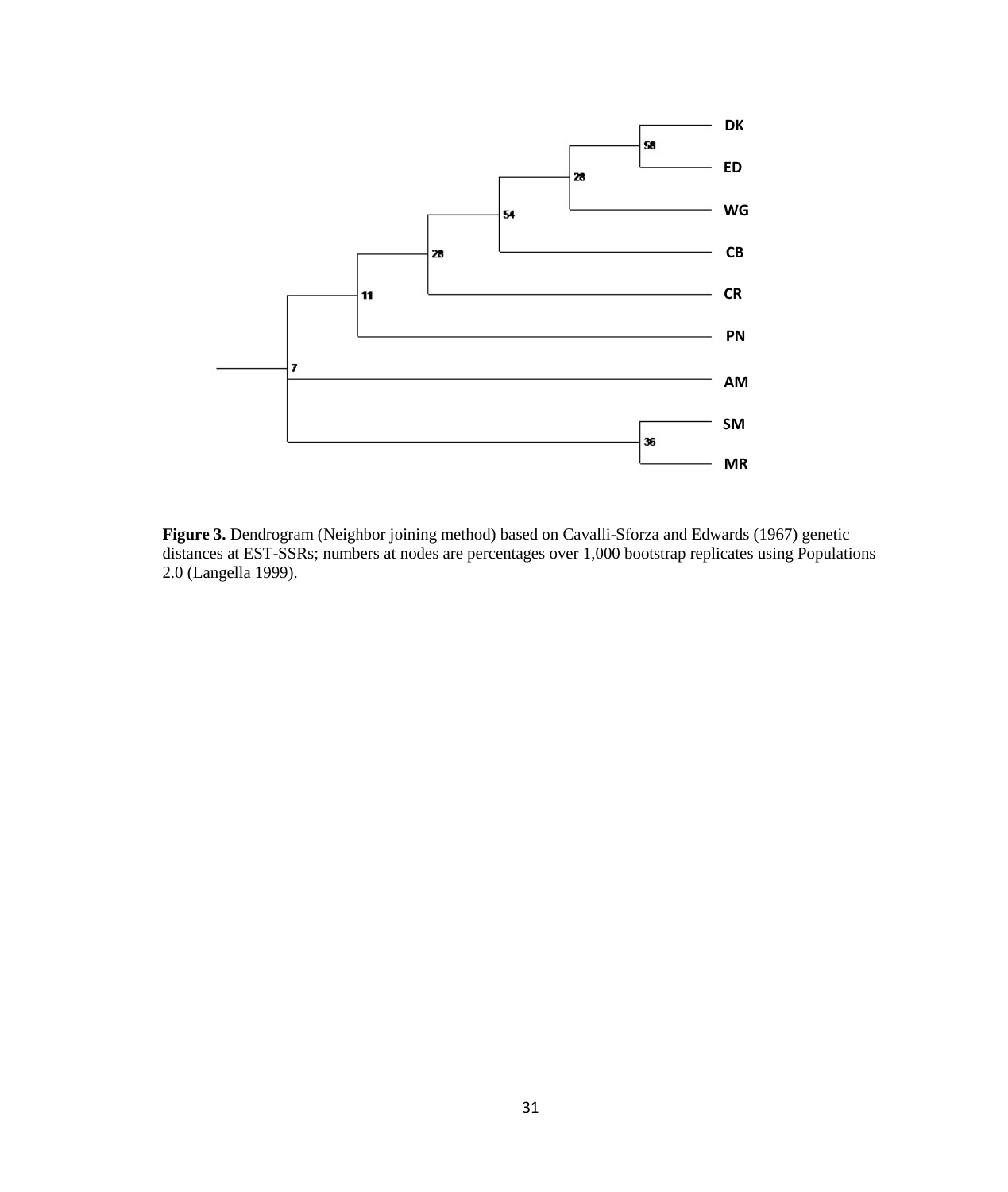

**Figure 4**. Geographic distribution of percentage of ancestry per population as inferred in STRUCTURE. Geographic distribution of genetic cluster 1 (red) and cluster 2 (green).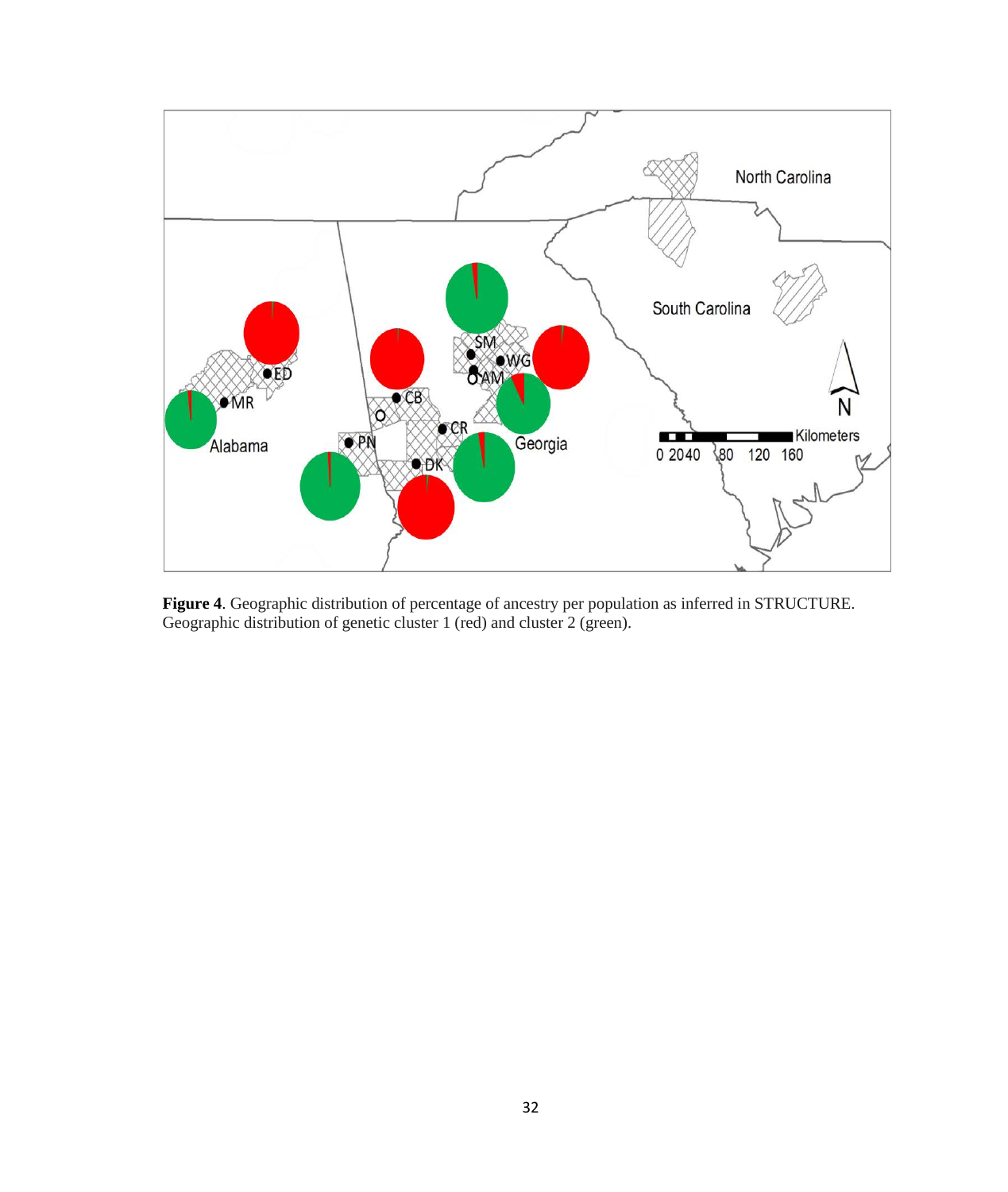## **References**

- Backs, R. J., Terry, M. and Ashley, M. 2016. Using genetic analysis to evaluate hybridization as a conservation concern for the threatened species *Quercus hinckleyi* C. H. Muller (Fagaceae). *Int. J. Plant Sci* 177(2): 122-131.
- Bodenes, C., Chancerel, E., Gailing, O., Vendramin, G.G., Bagnoli, F., Durand, J., Goicoechea, P.G., Soliani, C., Villani, F., Mattioni, C., Koelewijn, H.P., Murat, F., Salse, J., Roussel, G., Boury, C., Alberto, F., Kremer, A. and Plomion, C. 2012. Comparative mapping in the Fagaceae and beyond with EST-SSRs. *BMC Plant Biology* 12:153.
- Cockerham, B. S. W. a. C. C. 1984. Estimating F-Statistics for the analysis of population structure. *Evolution* 38(6): 1358-1370.
- Conesa, A., Gotz, S., Garcia-Gomez, J. M., Terol, J., Talon, M. and Robles, M. 2005. Blast2GO: a universal tool for annotation, visualization and analysis in functional genomics research. *Bioinformatics* 21: 3674-3676.
- Durand, J., Bodenes, C., Chancerel, E., Frigerio, J-M., Vendramin, G., Sebastiani, F., Buonamici, A., Gailing, O., Koelewijn, H-P., Villani, F., Mattioni, C., Cherubini, M., Goicoechea, P.G., Herran, A., Ikaran, Z., Cabane, C., Ueno, S., Alberto, F., Dumoulin, P-Y., Guichoux, E., de Daruvar, A., Kremer, A. and Plomion, C. 2010. A fast and cost-effective approach to develop and map EST-SSR markers: oak as a case study. *BMC Genomics* 11:570.
- Ellis, J. R. and Burke, J. M. 2007. EST-SSRs as a resource for population genetic analyses. *Heredity (Edinb),* 99**:** 125-32.
- Keiper, F. J., Hayden, M.J., Park, R. F. and Wellings, C. R. 2003. Molecular genetic variability of Australian isolates of five cereal rust pathogens. *Mycological Research* 107: 545-556.
- Kramer, A., A. Hird, K. Shaw, M. Dosmann, and R. Mims*.* 2011. Conserving North America's Threatened Plants: Progress Report on Target 8 of the Global Strategy for Plant Conservation: Botanic Gardens Conservation International U.S.
- Langella, O. 1999. Populations 1.2.30: a population genetic software.
- Ledig, F. T. 1988. The Conservation of Diversity in Forest Trees. *Bioscience* 38 No 7: 471-473.
- Lind, J. and Gailing, O. 2013. Genetic structure of *Quercus rubra L*. and *Quercus ellipsoidalis* E. J. Hill populations at gene-based EST-SSR and nuclear SSR markers. *Tree Genetics & Genomes* 9:707–722.
- Lind-Riehl, J., Sullivan, A. and Gailing, O. 2014. Evidence for selection on a CONSTANS-like gene between two red oak species. *Annals of Botany* 113: 967-975.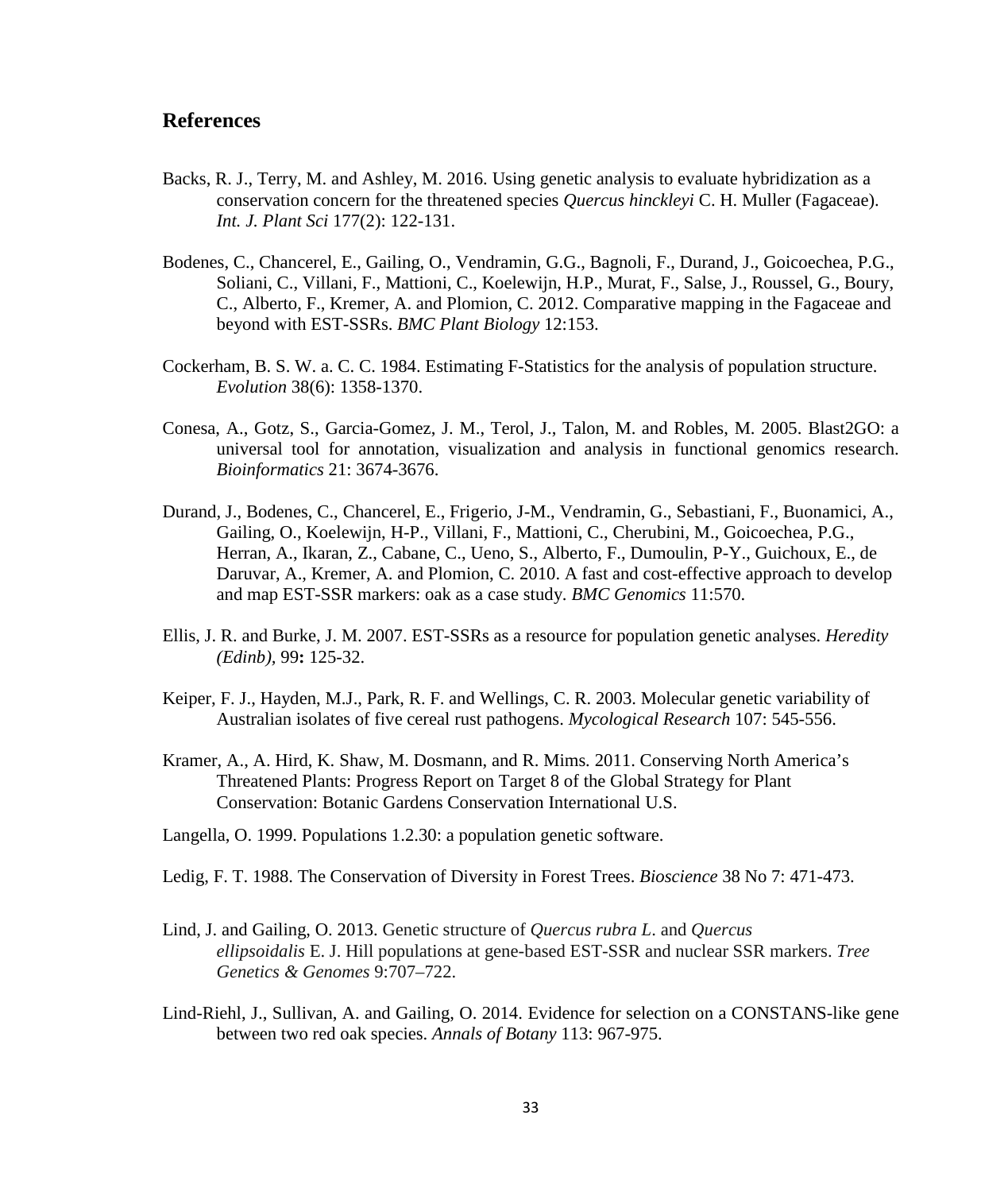- Luro, F. L., Costantino, G., Terol, J., Argout, X., Allario, T., Wincker, P., Morillon, R. 2008. Transferability of the EST-SSRs developed on Nules clementine (Citrus clementina Hort ex Tan) to other Citrus species and their effectiveness for genetic mapping. *BMC Genomics* 9: 287.
- Nei, M. 1973. Analysis of gene diversity in subdivided populations. *Proceedings of the National Academy of Sciences USA* 70: 3321-3323.
- Oldfield, S. and A. Eastwood. 2007. *The Red List of Oaks*. Fauna & Flora International, Cambridge, UK.
- Peakall, R. and Smouse, P.E. 2006. GENEALEX 6: genetic analysis in Excel. Population genetic software for teaching and research. *Molecular Ecology Notes* 6:288-295.
- Pence, V. 2012. The possibilities and challenges of *in vitro* methods for plant conservation. *Kew Bulletin* 64.
- Pritchard, J.K., Stephens, M. and Donnelly, P. 2000. Inference of population structure using multilocus genotype data. *Genetics* 155:945-959.
- Raymond, M. and Rousset, F. 1995. GENEPOP (Version 1.2): population genetics software for exact tests and ecumenicism. *J Hered* 86:248-249.
- Reed, D.H., and R. Frankham. 2003. Correlation between fitness and genetic diversity. *Conservation Biology*. 17(1):230-237.
- Rousset, F. 2008. Genepop'007: a complete re-implementation of the genepop software for Windows and Linux. *Molecular Ecology Resources* 8:103-106.
- Sertse, D., Gailing, O., Eliades, N. and Finkeldey, R. 2013. Transferability and application of microsatellites (SSRs) from *Juniperus communis* L. to *Juniperus procera Hochst*. Ex endl. *Open Journal of Genetics* 3: 115-126.
- Sork, V., Huang, S. and Wiener, E. 1993. Macrogeographic and fine-scale genetic structure in a North American oak species, *Quercus rubra* L. *Ann For Sci* 50:261–270.
- Steferon, V. M., Gailing, O. and Finkeldey, R. 2008. The role of gene flow in shaping genetic structures of the subtropical conifer species *Araucaria angustifolia*. *Plant Biology* 10: 356- 364.
- Sullivan, A. R., Lind, J. F., McCleary, T. S., Romero-Severson, J., and Gailing, O. 2013. Development and characterization of genomic and gene-based microsatellite markers in North American red oak species. *Plant Molecular Biology Reporter* 31: 231-239.
- Toppila, R. 2012. *Ex-situ* conservation of oak (*Quercus L*.) in botanic gardens: A North American perspective. Master of Science thesis, University of Delaware.